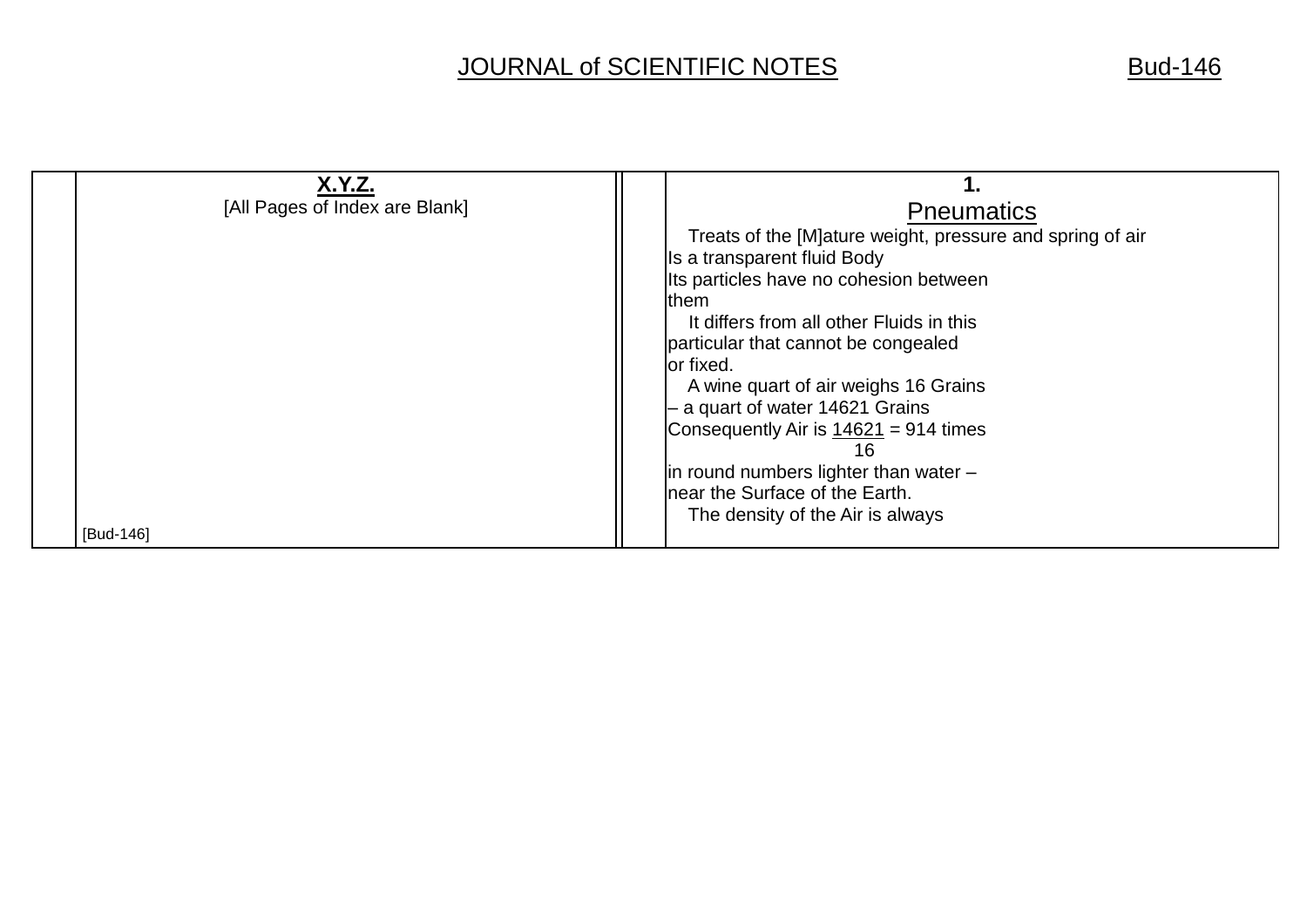|                                  |     |               | 2.                                                    |          | 3.                                                  |
|----------------------------------|-----|---------------|-------------------------------------------------------|----------|-----------------------------------------------------|
| as the force that compresses it. |     |               |                                                       |          | A cubic Inch of air, such as we breath              |
|                                  |     |               | D <sup>r</sup> . Coates has demonstrated, that if al- |          | would be so much rarefied at the altitude           |
|                                  |     |               | titudes in the Air be taken in arithmetical           |          | of 500 miles, that it would fill a hollow           |
|                                  |     |               | proportion the rarity of the Air will be              |          | sphere equal in Diameter to the orbit of            |
| in geometrical progression.      |     |               |                                                       |          | The mean pressure of the atmosphere                 |
|                                  |     | Miles         |                                                       | times    | is equal to a Column of 29 <sup>1/2</sup> Inches of |
| At                               | 14  |               | 16                                                    |          | Quicksilver                                         |
|                                  | 21  | above         | 64                                                    |          | A square Column of Quicksilver 291/2 In.            |
|                                  | 28  | the           | 256                                                   | thinner  | high and 1 in. thick weighs 15 lbs. which           |
| h                                | 35  |               | 1024                                                  |          | is equal to the pressure of the atmosphere          |
| e                                | 42  | <sub>S</sub>  | 4096                                                  |          | on every square In. of the Earths Surface           |
|                                  | 49  | u             | 16384                                                 | $\alpha$ | And $144 \times 15 = 2160$ lbs. is the pressure on  |
|                                  | 56  |               | 65536                                                 |          | every square foot                                   |
|                                  | 63  |               | 262144                                                | lighter  | The middle size man whose Surface is                |
| D                                | 70  | a             | 1048576                                               |          | about 14 square feet sustains a Pressure            |
|                                  | 77  | C             | 4194304                                               | than     | of 30,240 lbs. when the air is at it's mean         |
| S                                | 84  | e             | 16777216                                              |          | gravity.                                            |
|                                  | 91  |               | 67108864                                              | at       | The Earths Surface contains in round                |
| a                                | 98  | <sub>of</sub> | 268435456                                             |          | $\mu$ numbers 200,000,000 square miles – each       |
| n                                | 105 | the           | 1073741824                                            | the      |                                                     |
| $\mathbf C$                      | 112 | Earth         | 4294967296                                            |          |                                                     |
| e                                | 119 |               | 17179869184                                           | Earths'  |                                                     |
|                                  | 126 | the           | 68719476736                                           |          |                                                     |
| 0f                               | 133 | Air           | 274877906944                                          | Surface  |                                                     |
|                                  | 140 | is            | 1099511627776                                         |          |                                                     |
| [Bud-146]                        |     |               |                                                       |          |                                                     |

| square miles 27,878,400 square feet there          |                       | M'. Rouse's Table of the Force and |                                                  |
|----------------------------------------------------|-----------------------|------------------------------------|--------------------------------------------------|
| must be 5,575,680,000,000,000 square feet          | Velocity of the Winds |                                    |                                                  |
| on the Earth's Surface, which X 2160 gives         |                       |                                    | Velocity in Force on one General applications of |
| 12,043,468,800,000,000,000 lbs. the weight of      | miles per             |                                    | Foot area in the force of Winds                  |
| the whole atmosphere.                              | Hour                  | Ibs. avoird:                       |                                                  |
| The whole weight of the atmosphere is              |                       | 0.005                              | <b>Hardly perceptable</b>                        |
| lequal to the weight of a Col. of water 33 fa      |                       | 0.020                              |                                                  |
| high. Consequently a Col. of quicksilver 291/2 In. |                       | 0.044                              | Just perceptable                                 |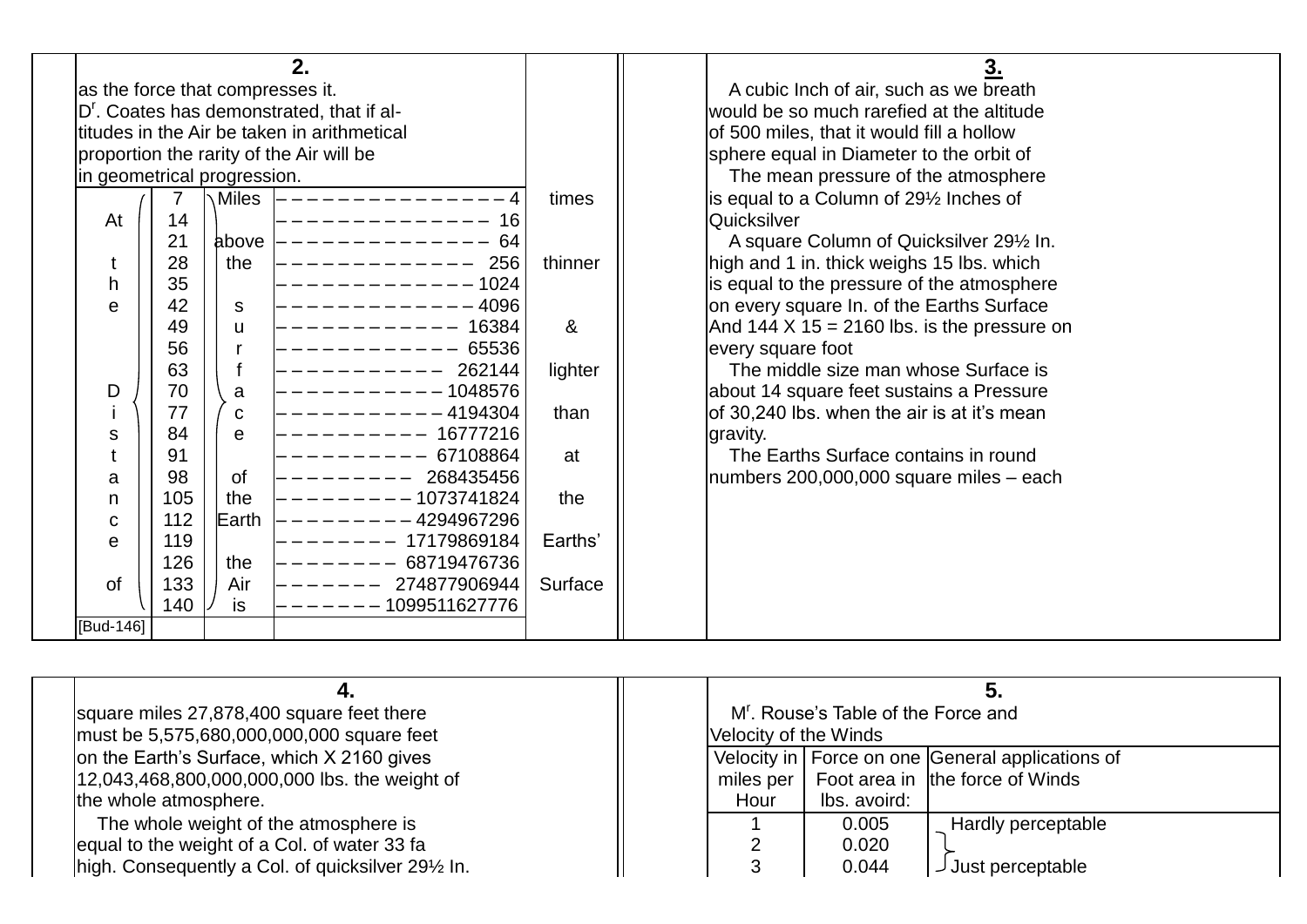| high is equal to a Col. of water 33 $ft$ . high.<br>In scerene calm weather the air has<br>weight enough to support a Col. of quicksilver<br>31 In. high; but in tempestuous stormy weather<br>not above 28 Inches.<br>[Bud-146] | 0.079<br>4<br>5<br>Gentle pleasant Wind<br>0.123<br>10<br>0.492<br>Pleasant Gale<br>15<br>1.107<br>20<br>1.968<br>J Very brisk<br>25<br>3.075<br>30<br>4.429<br>35<br>∫High Winds<br>6.027<br>7.873<br>40<br>∫Very high<br>9.963<br>45<br>12.300<br>A Storm or Tempest<br>50<br>60<br>12.715<br>A Great Storm<br>80<br>31.490<br>A Hurricane<br>100<br>49.200<br>A ditto that tears up<br>Trees, carries away builds.<br>Winds are occasioned by the rarefaction<br>of the air by the heat of the Sun at the<br>Equator. The general direction of the Winds<br>at the Equator, is from East to West |
|----------------------------------------------------------------------------------------------------------------------------------------------------------------------------------------------------------------------------------|-----------------------------------------------------------------------------------------------------------------------------------------------------------------------------------------------------------------------------------------------------------------------------------------------------------------------------------------------------------------------------------------------------------------------------------------------------------------------------------------------------------------------------------------------------------------------------------------------------|
| 6.                                                                                                                                                                                                                               | 9.                                                                                                                                                                                                                                                                                                                                                                                                                                                                                                                                                                                                  |
| - these are the Trade Winds                                                                                                                                                                                                      | Freezing of Water – influence of Salt                                                                                                                                                                                                                                                                                                                                                                                                                                                                                                                                                               |
| But the rarefaction of the Equator induces                                                                                                                                                                                       | Water on the Temperature of the Globe                                                                                                                                                                                                                                                                                                                                                                                                                                                                                                                                                               |
| currents of Air both from the North                                                                                                                                                                                              | see Buchanan's Tretice on Fuel Pa. 34.                                                                                                                                                                                                                                                                                                                                                                                                                                                                                                                                                              |
| and South Poles which being modified                                                                                                                                                                                             | and Count Rumford's 7 <sup>th</sup> . Essay.                                                                                                                                                                                                                                                                                                                                                                                                                                                                                                                                                        |
| and biased by various Causes, produce                                                                                                                                                                                            | Thurmometers - invention of - see Buchanan                                                                                                                                                                                                                                                                                                                                                                                                                                                                                                                                                          |
| all the different winds which we ex-                                                                                                                                                                                             | on Fuel $-$ Pa 5.                                                                                                                                                                                                                                                                                                                                                                                                                                                                                                                                                                                   |
| perience – Earthquakes, Volcanoes, Ex-                                                                                                                                                                                           | Table of specific Heat Buchannan Pa. 45                                                                                                                                                                                                                                                                                                                                                                                                                                                                                                                                                             |
| halations, great falls of Rain and high                                                                                                                                                                                          | <b>Buchanan on Fuel</b>                                                                                                                                                                                                                                                                                                                                                                                                                                                                                                                                                                             |
| Mountains, may be considered as the                                                                                                                                                                                              | Water appears to possess the greatest                                                                                                                                                                                                                                                                                                                                                                                                                                                                                                                                                               |
| principal Causes of varying the direction                                                                                                                                                                                        | capacity for heat of any pure Liquid                                                                                                                                                                                                                                                                                                                                                                                                                                                                                                                                                                |
| of the Wind.                                                                                                                                                                                                                     | yet known – Pa. 48.                                                                                                                                                                                                                                                                                                                                                                                                                                                                                                                                                                                 |
| The atmosphere is composed of 1 Part                                                                                                                                                                                             | The Fuels commonly used may be                                                                                                                                                                                                                                                                                                                                                                                                                                                                                                                                                                      |
| Oxygen, and 3 parts azotic or nitro-                                                                                                                                                                                             | considered under 5 Divisions $- Dr$ . Black[ing]                                                                                                                                                                                                                                                                                                                                                                                                                                                                                                                                                    |
| gen Gas.                                                                                                                                                                                                                         | 1. Fluid – Spirit of Wine & Oils                                                                                                                                                                                                                                                                                                                                                                                                                                                                                                                                                                    |
| The constitution of Air in the                                                                                                                                                                                                   | 2. Peat or Turf                                                                                                                                                                                                                                                                                                                                                                                                                                                                                                                                                                                     |
| superior Regions of the atmosphere is                                                                                                                                                                                            | 3. Charcoal of Wood.                                                                                                                                                                                                                                                                                                                                                                                                                                                                                                                                                                                |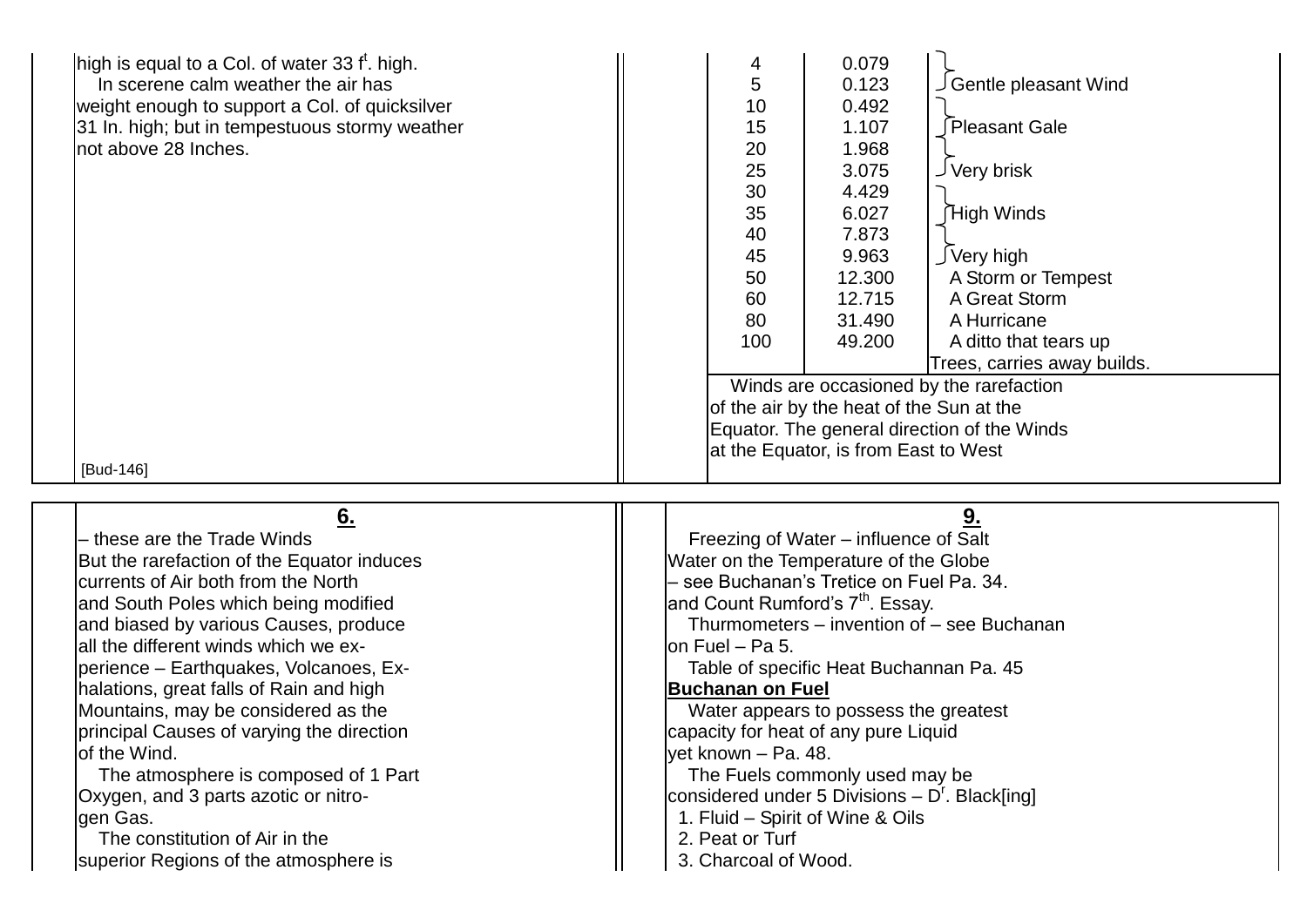similar to that at the Earths Surface<br>  $\begin{array}{c|c|c|c|c} \text{simular to that at the Earth surface} & & & & & & & & \text{4. Pit Coal charged} \\ \text{- ascertained by M. Guy Lusac} & & & & & & \text{5. Wood or Pit Coal} \end{array}$ 

[Page 7 & 8 are Blank]

## – ascertained by M. Guy Lusac 5. Wood or Pit Coal in a crude State

[Bud-146]

|       | 10.                                                | <u> 11.</u>                                                                            |
|-------|----------------------------------------------------|----------------------------------------------------------------------------------------|
| Pa.73 | The light of a Gas Flame is to that                | already boiling hot, to Steam.                                                         |
|       | of an equal size flame of a Candle                 | The heat generated in the combustion                                                   |
|       | or Lamp as 3 to 1. or in other words               | of 1 lbs of Coal, should be sufficient to                                              |
|       | one Gas Flame will give as much light              | reduce very nearly 7 lbs of boiling hot Water                                          |
|       | as 3 Candles burning with Flames of                | to Steam - M'. Watt                                                                    |
|       | equal size - Count Rumford                         | Heat generated by Charcoal - see Pa. 80                                                |
|       | 2 Pecks of Newcastle Coal weight 36 lbs            | The quantities of heat generated in the                                                |
|       | Produced                                           | combustion of charcoal and dry Oak, -                                                  |
|       | lbs oz                                             | $\frac{1}{2}$ in equal [xxxxxxx] <sup><math>\sim</math></sup> weights – are as 1089 to |
|       | $24.2$ of Coke $3\frac{1}{2}$ lbs. of oily Tar     | 600.                                                                                   |
|       | about 4 <sup>1/2</sup> lbs of alkaline Liquor, and | It requires 8 feet surface of Boiler                                                   |
|       | nearly 4 lbs of Gas.                               | to be exposed to fire, to boil off one                                                 |
|       | The heat produced in the combustion                | cubic foot of water P. hour - 84 lbs.                                                  |
|       | of 1 lb of Pit Coal, will make 36.3 lbs of         | Newcastle Coal so applied will boil off                                                |
|       | ice-cold Water boil.                               | from 8 to 12 cubic feet.                                                               |
|       | 5 1/4 times as much heat as is sufficient          | The heat required ^ <expended> in boiling off a</expended>                             |
|       | to heat any given quantity of Water – ice          | cubic foot of Water, is about 6 times                                                  |
|       | cold – to the boiling point, is required to        | as much as would bring it to a                                                         |
|       | reduce that same quantity of Water                 | boiling heat from the medium temperature                                               |
|       | [Bud-146]                                          |                                                                                        |

| 12.                                                    | <u>13.</u>                                |
|--------------------------------------------------------|-------------------------------------------|
| $(55)$ in this Climate.                                | Radiant Heat Pa. 93.                      |
| Where wood is employed as the Fuel                     | Measure of the quantity of heat thrown    |
| for working M <sup>r</sup> . Watt's Engines, he allows | linto a Room, from different sorts of     |
| 3 times the weight of wood that he does                | Fuel ie. by the differential Thermometer. |
| lof Newcastle Coal.                                    | IPa. 99.                                  |
| A Bushel of Newcastle Coal which                       | Professor Leslies Experiments on the      |
| weighs 3/4 Cwt. is reconed to produce                  | Iradiation of Heat Pa. 100 to 104.        |
| as much heat as 1 Cwt. of Glasgow                      | Vessels with polished metalic Surfaces    |
| Coals.                                                 | retain Heat best Pa. 106.                 |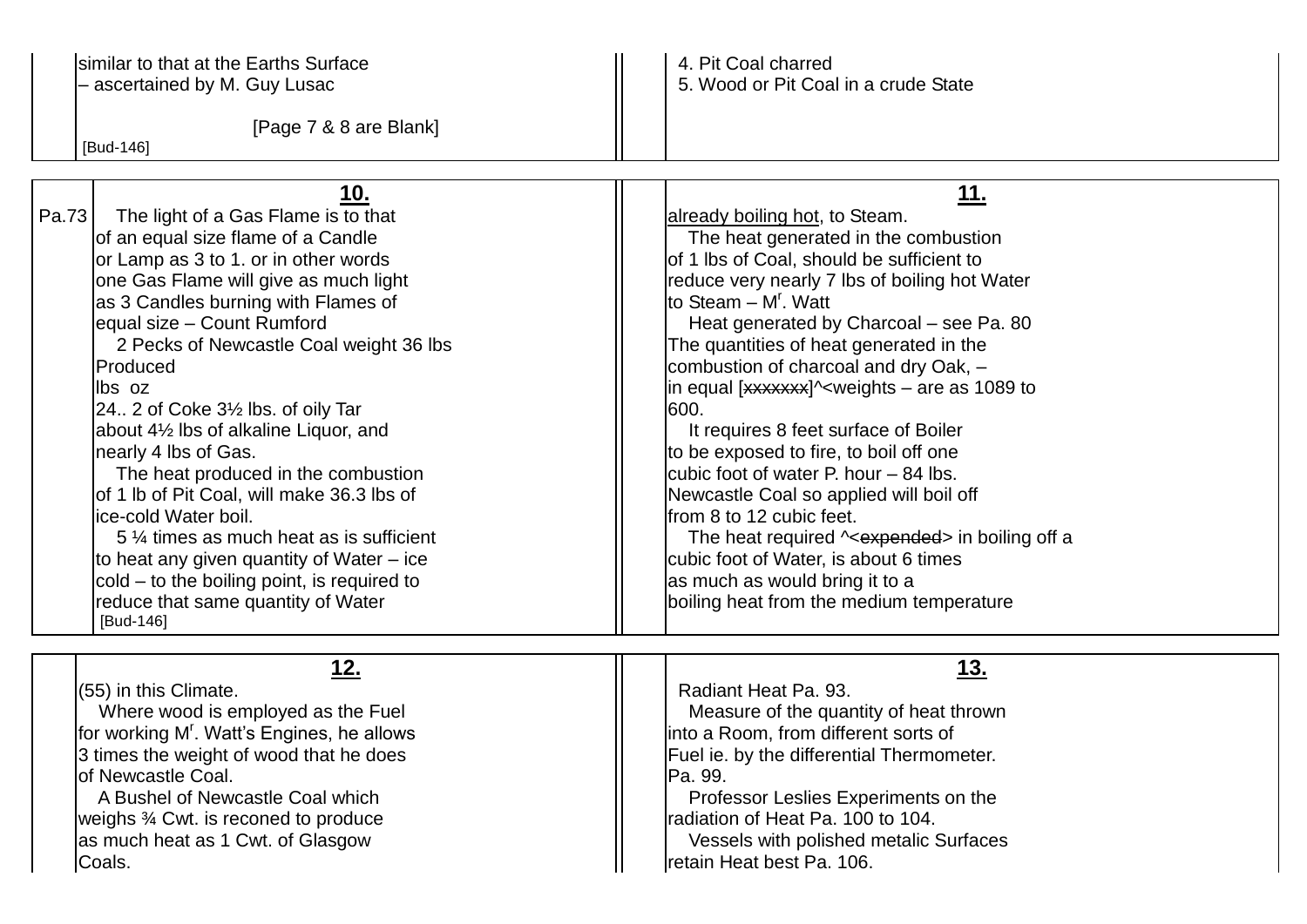| From trials made at Glasgow it<br>requires just double the quantity of Culm<br>or Small Coal that it does of Coal to<br>produce the same heat.<br>Effects of several kinds of Fuel pro-<br>ducing Heat Pa. 84.<br>On the motion of Heat Pa. 85<br>Conducting Powers of Metals Pa. 87.<br>Ditto $------$ of Woods - Pa. 89.<br>Ditto $---$ Liquid Bodies - Pa. 90.<br>Affinities $------------$<br>91.<br>[Bud-146]                                                                                                                                                                                                                                                                                                                                                                                                | Powers of Metals - rejecting, absorbing<br>&c. heat Pa. 108.<br>Effects of encasing heated Bodies P. 115.<br>Experiment 116.<br>Measurement of the transmission of<br>Heat P. 124.<br>Refrigeration of Bodies in various<br>kinds of elastic Fluids P. 128<br><b>Section VI. Ebullition</b><br>Page 131.                                                                                                                                                                                                                                                                                                                                                                                                                                                                                                                                                                                                                                                                        |
|-------------------------------------------------------------------------------------------------------------------------------------------------------------------------------------------------------------------------------------------------------------------------------------------------------------------------------------------------------------------------------------------------------------------------------------------------------------------------------------------------------------------------------------------------------------------------------------------------------------------------------------------------------------------------------------------------------------------------------------------------------------------------------------------------------------------|---------------------------------------------------------------------------------------------------------------------------------------------------------------------------------------------------------------------------------------------------------------------------------------------------------------------------------------------------------------------------------------------------------------------------------------------------------------------------------------------------------------------------------------------------------------------------------------------------------------------------------------------------------------------------------------------------------------------------------------------------------------------------------------------------------------------------------------------------------------------------------------------------------------------------------------------------------------------------------|
| 14.<br><b>Boiling Point of sundry Liquids</b><br>P. 132.<br>When a mass of water is heated<br>from the bottom has the temperature [xxxxxxx]^ <deminishes><br/>in arithmetical progression, at the rate<br/>of 1 Degree for every 10 Inches of water<br/>Thus if the temperature is 212°<br/>on the Surface it will be at 10 In.<br/>below, and at <math>214^{\circ}</math> – 20 Inches below &amp;c.<br/>Strong Brine will not boil until it<br/>is heated several degrees above the or-<br/>dinary limit Pa. 138.<br/>Gases are those elastic fluids which<br/>cannot be reduced to a liquid state by<br/>condensation, or pressure<br/>A fluid is converted into vapour by<br/>the absorption of Heat.<br/>Steam is always of the same tem-<br/>perature as the water from which it is<br/>raised.</deminishes> | 15.<br>It requires 6 times as long to boil off<br>a ^ <small> quantity of water as it does to bring<br/>lit boil Pa. 143.<br/>Whenever a body is hotter than 212° comes<br/>in contact with boiling water it increases<br/>it's temperature; but when a body colder<br/>than 212<sup>°</sup> comes in contact with the water<br/>the vapour is condensed<br/>A gallon of ice cold water dashed<br/>into a Steam cylinder will condence 3<br/>hhd<sup>s</sup>. of Steam, that is cylinder of 3<br/>Hogsheads capacity<br/>A cubic Inch of water forms a cubic<br/>foot of Steam, when equal to the pressure<br/>of the atmosphere at a temperature of<br/><math>212^{\circ}</math> – M<sup>r</sup>. Watt's experiments<br/>A gallon of water in the form of<br/>Isteam contains as much heat as will<br/>bring 51 gallons of ice cold water to a<br/>boiling heat Black's lectures v.1 Pa 185<br/>A Table of the force of Steam at dif-<br/>ferent temperatures Pa. 147.</small> |
| [Bud-146]                                                                                                                                                                                                                                                                                                                                                                                                                                                                                                                                                                                                                                                                                                                                                                                                         |                                                                                                                                                                                                                                                                                                                                                                                                                                                                                                                                                                                                                                                                                                                                                                                                                                                                                                                                                                                 |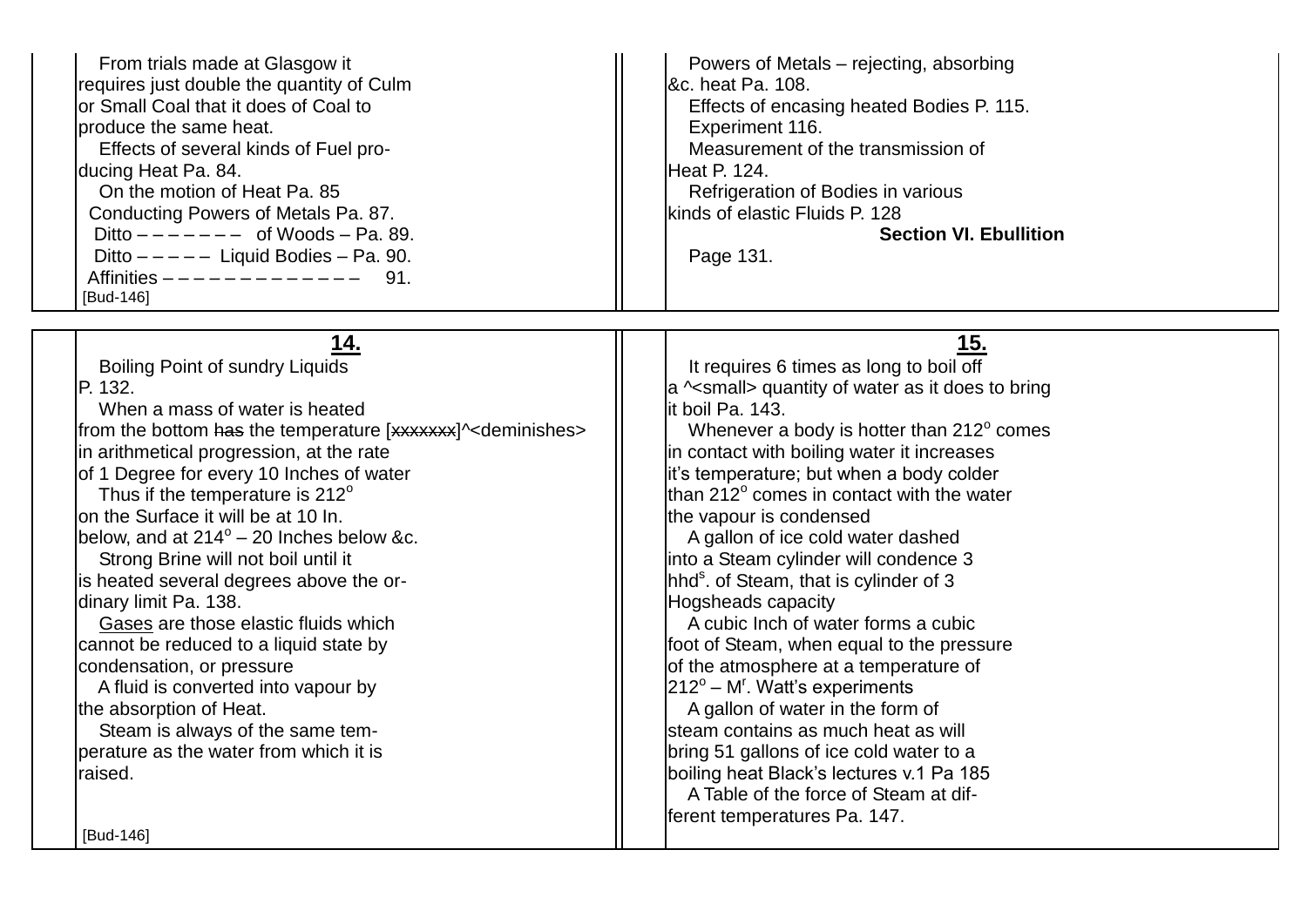| 16.<br>Table of the expansion of air Pa. 148.<br>$D^{\circ}$ . $------$ Liquids 149<br>$D^{\circ}$ . $---------$<br>water $- 149$<br><b>Section VII.</b><br>Ingition Pa. 150.<br>Ignition is an effect of the operation of<br>caloric alone, it is wholly independent of<br>the air.<br>All bodies seem to become ignited (red<br>hot) at the same temperature (Pa 151) it<br>appears to be about 800° of Fahrenheit.<br>A white light is the highest state of<br>ignition<br>The aeriform fluids are not made<br>luminous by heat.<br>Heating apartments by Steam<br>Part 2 <sup>d</sup> . Section 1.<br>Size of Boiler 1 cubic foot of<br>steam will heat 2000 cubic feet of space<br>to a temperature of $70^{\circ}$ to $80^{\circ}$<br>25 cubic feet of boiler is allowed to one<br>horse's power - will heat 50,000 cubic feet<br>of space in a close building.<br>[Bud-146] | 17.<br>According to Boulton & Watts calculation<br>14 lbs P. hour of good Newcastle Coal will<br>be required for each horse's power of an<br>engine. In this case the furnace &c. must<br>be in perfect order.<br>One superficial foot of exterior surface<br>of Steam pipe will warm from 200 to<br>400 cubic feet of space. The Steam in<br>this case is of the same strength as is<br>usually employed in Bolton & Watt's Steam<br>engines viz.about $2\frac{1}{2}$ lbs on the square<br>linch Pa. 163.<br>Cast Iron pipes expand by the heat of<br>steam about $\frac{1}{10}$ <sup>th</sup> . of an inch in 10 feet length<br>Section V. Pa. 173 of the several<br>methods of connecting Steam pipes<br>40 lbs of Iron filings<br>Iron<br>Cement $\leq$ 1 d <sup>o</sup> . - Salamoniac<br>↓½ d <sup>o</sup> . – Sulphur |
|------------------------------------------------------------------------------------------------------------------------------------------------------------------------------------------------------------------------------------------------------------------------------------------------------------------------------------------------------------------------------------------------------------------------------------------------------------------------------------------------------------------------------------------------------------------------------------------------------------------------------------------------------------------------------------------------------------------------------------------------------------------------------------------------------------------------------------------------------------------------------------|------------------------------------------------------------------------------------------------------------------------------------------------------------------------------------------------------------------------------------------------------------------------------------------------------------------------------------------------------------------------------------------------------------------------------------------------------------------------------------------------------------------------------------------------------------------------------------------------------------------------------------------------------------------------------------------------------------------------------------------------------------------------------------------------------------------------------|
|                                                                                                                                                                                                                                                                                                                                                                                                                                                                                                                                                                                                                                                                                                                                                                                                                                                                                    |                                                                                                                                                                                                                                                                                                                                                                                                                                                                                                                                                                                                                                                                                                                                                                                                                              |
| <u>18.</u><br>1 superficial foot of cast iron pipe heats<br>40 cubic feet of spare to a temperature<br>of $90^\circ -$ by Steam<br>N.B. In summer the temperature<br>is sometimes $100^{\circ}$ Pa. 210 – 217<br>The maximum heat to be produced by<br>Steam, where the air is not confined, may<br>be inferred to be 190° Pa. 228.<br>Heat produced from different proportions<br>of Steam pipe Pa. 229.<br>Contrivance for measuring the quantity                                                                                                                                                                                                                                                                                                                                                                                                                                | 19.<br>Mode of ascertaining the capacity of different<br>liquids, or their specific attraction to heat Pa. 262.<br>Use of the Hygrometer recommended P. 263.<br>Grain &c. affected by moisture P. 264,<br>Remarks on evaporation P. 266.<br>Freezing of water by P. 267.<br>Specific heat of Gases compared with water<br>P. 270.<br><b>Section II.</b><br>On heating of Mills &c. by Steam P. 275.<br>Observations on chimneys P. 277.                                                                                                                                                                                                                                                                                                                                                                                      |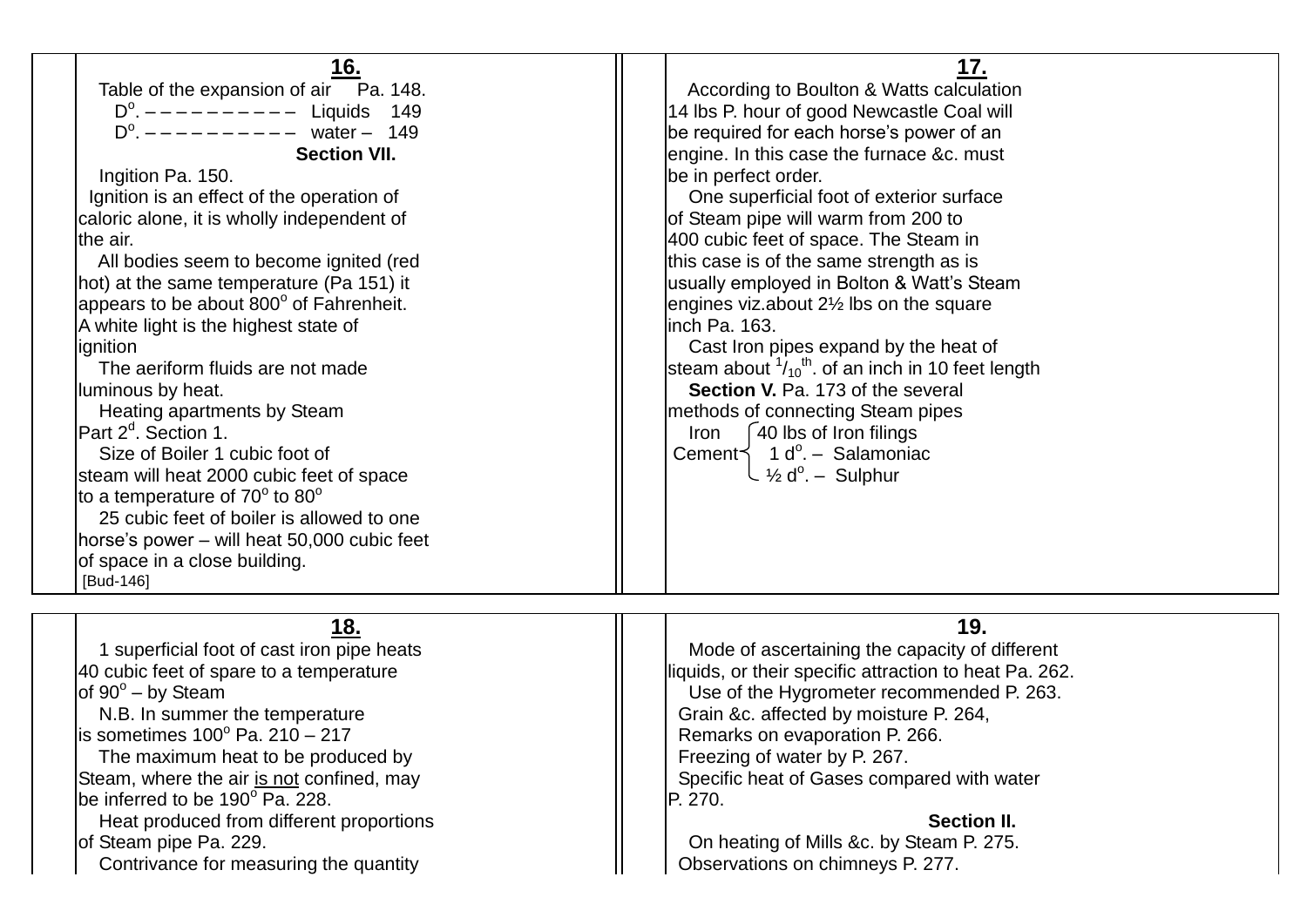| of heat produced by fuel. Pa. 234.<br>One Horses power requires 25 cubic feet<br>lof boiler Pa. 246.<br>One cubic foot of Boiler will warm<br>2000 cubic feet of space Pa. 247.<br>Altitudes at which perpetual congelation<br>must commence<br>Under the Equator at $---$ 15207 feet<br>In the parallel of $45^{\circ}$ - - - - - 7671<br>In the Latitude of London $-$ – 5950<br>Stockholm 3818<br>-------<br>Towards the pole it comes to g[raze] along<br>the surface.<br>[Bud-146] | Furnaces for Boilers, 279, From &c. of Boilers.<br>P. 282. Various modes of connecting steam<br>pipes P. 284,<br>Observations on chimney Fire places P. 307.                                                                                                                                                                                                                                                                                                                                                                                                                                                                                                                                                                                                                                                                                                                                                                                                                                                                                                                                                                                                                                                                                                                                                                                                         |
|-----------------------------------------------------------------------------------------------------------------------------------------------------------------------------------------------------------------------------------------------------------------------------------------------------------------------------------------------------------------------------------------------------------------------------------------------------------------------------------------|----------------------------------------------------------------------------------------------------------------------------------------------------------------------------------------------------------------------------------------------------------------------------------------------------------------------------------------------------------------------------------------------------------------------------------------------------------------------------------------------------------------------------------------------------------------------------------------------------------------------------------------------------------------------------------------------------------------------------------------------------------------------------------------------------------------------------------------------------------------------------------------------------------------------------------------------------------------------------------------------------------------------------------------------------------------------------------------------------------------------------------------------------------------------------------------------------------------------------------------------------------------------------------------------------------------------------------------------------------------------|
|                                                                                                                                                                                                                                                                                                                                                                                                                                                                                         |                                                                                                                                                                                                                                                                                                                                                                                                                                                                                                                                                                                                                                                                                                                                                                                                                                                                                                                                                                                                                                                                                                                                                                                                                                                                                                                                                                      |
| <u>20.</u><br>[Blank Page]                                                                                                                                                                                                                                                                                                                                                                                                                                                              | 21.<br><b>Extracts from Humboldt's Personal Narrative</b><br>For the choise of the most proper Instruments to be employed<br>in the distant journies, the degree of precision that can be obtained<br>in the different kinds of observations, the peculiar motion of certain<br>great Stars of the Southern hemisphere, and several methods,<br>the use of which is not sufficiently common among navigators<br>- see Astronomical Observations, two volumes in 4 to.<br>Equinoctial plants 2. Vol: folio<br>Monography of the Melastamas, rhexia r. 2. Vol: for<br>Essay on Geography of Plants.<br>Collection of observations on zoology, and comparative anatomy<br>Polilical essay on the Kingdom of new Spain, with phy-<br>sical & geographical atlas founded on astronomical obser-<br>vations, & trignometrical & barometrical measurements.<br>Views of the Cordilaras, and monuments of the indi-<br>genous nations of the new continent<br>Page 20. according to the traditions of Samothracians and<br>other historical testimonies, according to which it is supposed,<br>that the eruption of the waters thro' the Dardanells, augmenting<br>the basin of the Mediterranean, rent and overflowed the southern<br>part of Europe. The draining of the waters by the straights<br>of Giberalter, brought the Mediterranean progressively to it's present |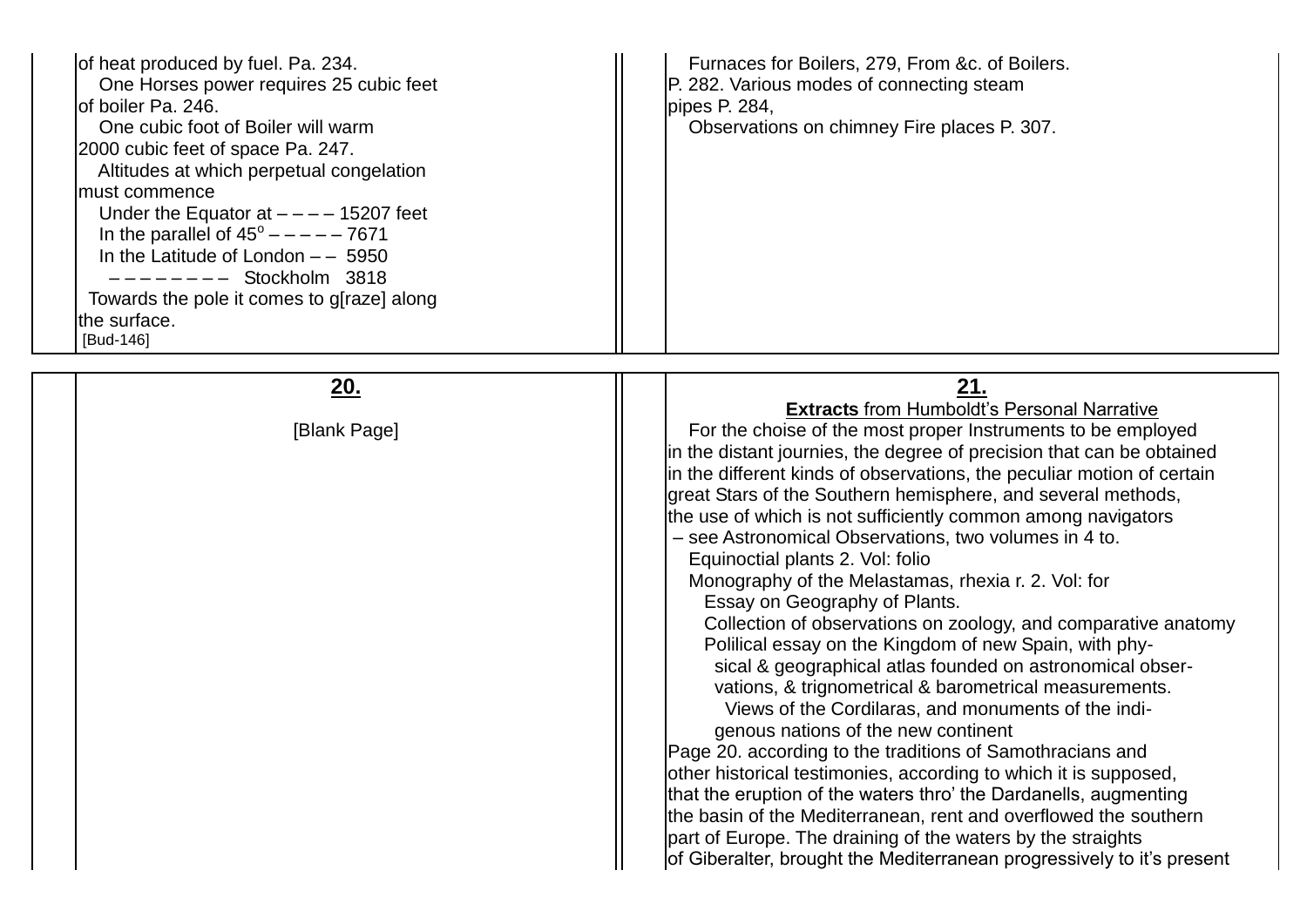| [Bud-146]                                                                         | level, while lower Egypt emerged above its surface on the one Side,<br>and the fertile plains of Tarragona, Valencia, and Murcia on the<br><b>lother</b><br>Between the Baltic and the Black Sea the ground is at<br>present scarcely fifty toisis above the level of the ocean.<br>Page 45. The current which is felt between the Azores, the Southern<br>coasts of Portugal, and the Canary Islands, is commonly attributed<br>to that tendency towards the East, which the straits of Gibralter impress<br>on the Waters of the Atlantic Ocean. M. de Fleurian, in notes to the<br>voyage of Cap: Marchant, observes, that the Mediterranean losing by<br>evaporation, more water than the rivers can supply, causes a move-<br>ment in the neighbouring ocean, and that the influence of the Straits<br>is felt at the distance of six hundred leagues. |
|-----------------------------------------------------------------------------------|-------------------------------------------------------------------------------------------------------------------------------------------------------------------------------------------------------------------------------------------------------------------------------------------------------------------------------------------------------------------------------------------------------------------------------------------------------------------------------------------------------------------------------------------------------------------------------------------------------------------------------------------------------------------------------------------------------------------------------------------------------------------------------------------------------------------------------------------------------------|
| <u>22.</u>                                                                        | <u>23.</u>                                                                                                                                                                                                                                                                                                                                                                                                                                                                                                                                                                                                                                                                                                                                                                                                                                                  |
| Pa: 47. The equinoctial current is felt, though feebly, even                      | The Waters of the gulf Stream preserve their warm temperature to                                                                                                                                                                                                                                                                                                                                                                                                                                                                                                                                                                                                                                                                                                                                                                                            |
| beyond the tropics of Cancer, in the 26 & 28 degrees of latitude                  | such a point that at 40 & 41 deg: of I; at Humboldt found them                                                                                                                                                                                                                                                                                                                                                                                                                                                                                                                                                                                                                                                                                                                                                                                              |
| More to the North under 28 & 35 degrees between the parallels                     | $\vert$ at 22.5 $^{\circ}$ when out of the current, the heat of the ocean at it's                                                                                                                                                                                                                                                                                                                                                                                                                                                                                                                                                                                                                                                                                                                                                                           |
| of Teneriffe and C[euta] in 46 & 48 of Long: no constant motion is                | surface was scarcely 17.5° Consequently in the parallel of New                                                                                                                                                                                                                                                                                                                                                                                                                                                                                                                                                                                                                                                                                                                                                                                              |
| observed; there, a Zone of 140 degrees in breadth separates the                   | York & & aports the temperature of the Gulf Stream, is equal to                                                                                                                                                                                                                                                                                                                                                                                                                                                                                                                                                                                                                                                                                                                                                                                             |
| equinoctial Current, the tendency of which is towards the West,                   | that of the Seas of the Tropics in the $18th$ degree of latitude;                                                                                                                                                                                                                                                                                                                                                                                                                                                                                                                                                                                                                                                                                                                                                                                           |
| from that great mass of water which is towards the East                           | as for instance in the parallel of Porto Rico, & Cape Verd                                                                                                                                                                                                                                                                                                                                                                                                                                                                                                                                                                                                                                                                                                                                                                                                  |
| and is distinguished for its extraordinary high temperature. This                 | Islands.                                                                                                                                                                                                                                                                                                                                                                                                                                                                                                                                                                                                                                                                                                                                                                                                                                                    |
| mass of waters, called the Gulf-Stream, took the attention of                     | In the Lat: 410 25' and 67 Lon: the current is nearly                                                                                                                                                                                                                                                                                                                                                                                                                                                                                                                                                                                                                                                                                                                                                                                                       |
| Franklin & Blagden in 1776.                                                       | 80 Leagues broad. From this point it turns suddenly to the                                                                                                                                                                                                                                                                                                                                                                                                                                                                                                                                                                                                                                                                                                                                                                                                  |
| The equinoctial current drives the Waters of the Atlantic                         | East. and skirts the great bank of Newfoundland. The                                                                                                                                                                                                                                                                                                                                                                                                                                                                                                                                                                                                                                                                                                                                                                                                        |
| towards the coasts inhabited by the Mosquito Indians, & towards                   | cold Waters of the Bank according to Humboldt are at the temp:                                                                                                                                                                                                                                                                                                                                                                                                                                                                                                                                                                                                                                                                                                                                                                                              |
| those of Honduras. The new Continent stretching from N. to South                  | of $8^{\circ}$ 7" to 10 $^{\circ}$ which present a Strong contrast with the Waters                                                                                                                                                                                                                                                                                                                                                                                                                                                                                                                                                                                                                                                                                                                                                                          |
| forms a sort of dyke to this current. The Waters are at first                     | of the torrid Zone, driven to the N. by the Gulf Stream, the                                                                                                                                                                                                                                                                                                                                                                                                                                                                                                                                                                                                                                                                                                                                                                                                |
| carried to the North West, & passing into the Gulf of Mexico through              | temp of which is 21 $^{\circ}$ to 22.5 $^{\circ}$ thus the waters of the Bank                                                                                                                                                                                                                                                                                                                                                                                                                                                                                                                                                                                                                                                                                                                                                                               |
| the Straight which is formed by false cape. And S <sup>t</sup> . Antanio, follows | are $9.4^{\circ}$ colder than the neighbouring Sea; and this Sea is                                                                                                                                                                                                                                                                                                                                                                                                                                                                                                                                                                                                                                                                                                                                                                                         |
| the bendings of the Mexican Coast, from Vera Cruz to the mouth                    | $3^\circ$ colder than the current. On the meridian of the isles of                                                                                                                                                                                                                                                                                                                                                                                                                                                                                                                                                                                                                                                                                                                                                                                          |
| of the Rio del Norte, and thence to the mouths of the Missesippi                  | Corvo & Flores - the most Western of the Azores the breadth                                                                                                                                                                                                                                                                                                                                                                                                                                                                                                                                                                                                                                                                                                                                                                                                 |
| and the shoals to the West of the southern extremity of Florida                   | of the current is 160 leagues. At the 33 $d$ degree of Lat:                                                                                                                                                                                                                                                                                                                                                                                                                                                                                                                                                                                                                                                                                                                                                                                                 |
| Having made this vast circuit to the West, the north, the East                    | the equinortial Current of the tropics is in the near vicinity                                                                                                                                                                                                                                                                                                                                                                                                                                                                                                                                                                                                                                                                                                                                                                                              |
| and the south, the current takes a new direction towards the                      | of the Gulf Stream. In this part of the ocean we may pass                                                                                                                                                                                                                                                                                                                                                                                                                                                                                                                                                                                                                                                                                                                                                                                                   |
| North, and throws itself with impetuosity into the gulf of Florida                | in a single day from water which flows towards the West to                                                                                                                                                                                                                                                                                                                                                                                                                                                                                                                                                                                                                                                                                                                                                                                                  |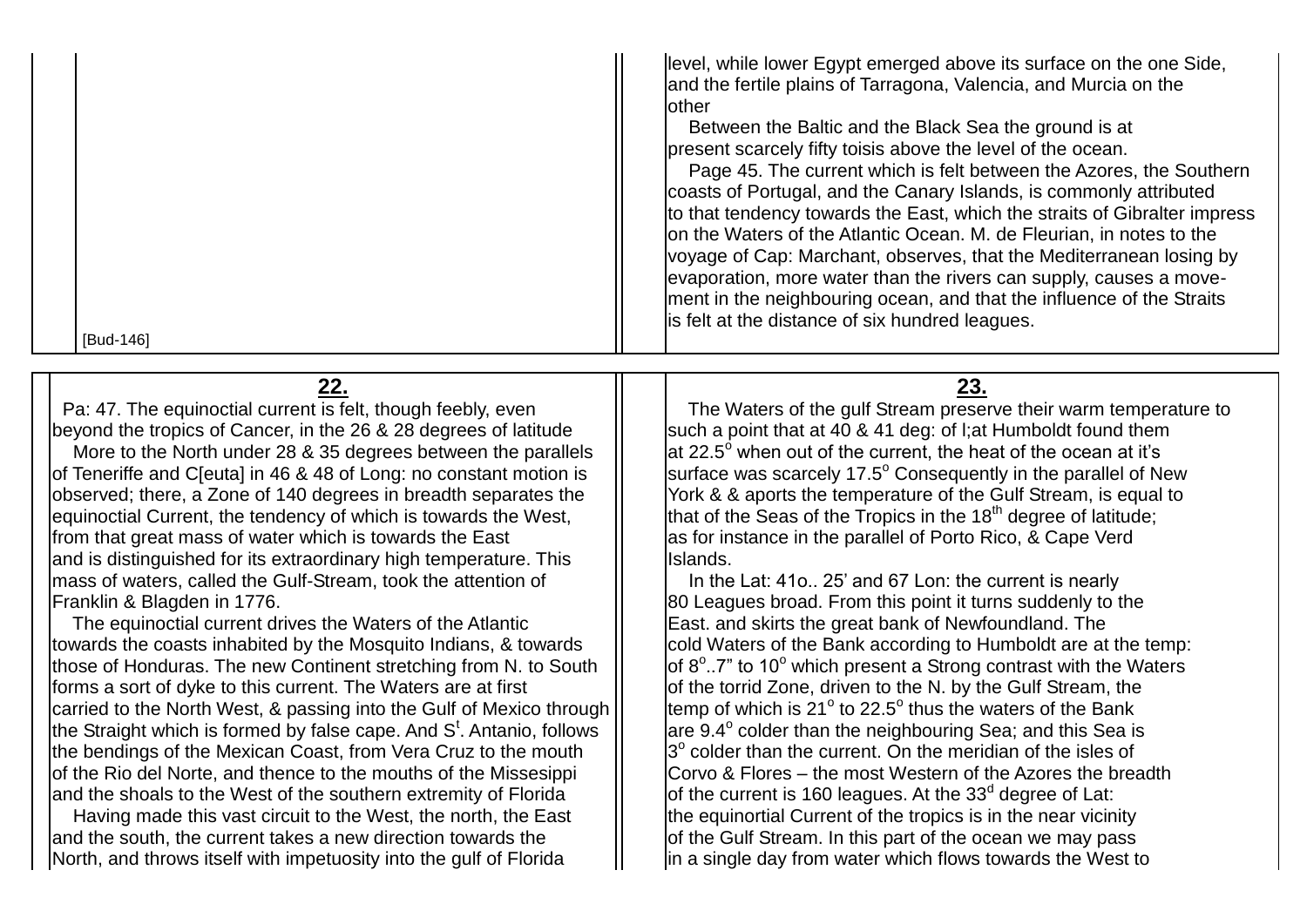observed there in the month of May 1804 in the 26 & 27 degrees of latitude, a velocity of eight miles in twenty four hours, or five  $||$  | Pa. 86. Acording to the experiments of Bouguer, light is feet P. second. At the end of the gulf of Florida, the gulf Stream  $\parallel$  weakened after a passage of 180 feet, in the ratio of 1 to 1477.8 runs to the N.E. with the rapidity of a torrent, and is someruns to the N.E. with the rapidity of a torrent, and is some-

lit's elevated temperature, it's strong saltiness, indigo blue colour Ithe great quantity of Sea weed which cover the surface, and the heat of the surrounding atmosphere. It's rapidity diminishes towards the N. at the same time that it's breadth  $\vert$  refractions in England vary from  $\frac{1}{12}$ <sup>th</sup>. to  $\frac{1}{3}$  in the atmos:<br>increases. Between Cayo Diseaio, & the bank of Bahama  $\vert$  Pa. 103. Micrometrical o increases. Between Cayo Diseaio, & the bank of Bahama the breadth is only 15 leagues – in lat  $28\frac{1}{2}^\circ$  it is 17 Leagues and in the parallel of Charlestown opposite Cape [Henlepen] it  $\|\cdot\|$  of the objects are the same in every direction  $\frac{1}{1}$  it is from 40 to 50 leagues. Where the Stream is narrowest  $\frac{1}{1}$  | Pa. 103. Without attending to the refraction, the Peak Ithe rapidity of the current is from 3 to 5 miles an hour, and is only one mile an hour as it advances towards the North. [Bud-146]

Ithose which run to the  $S^{\circ}$ . F, or  $F.S.F.$ times five miles an hour.<br>The water of the gulf Stream is known by example and a set of G[raicosa] one is black basaltic, the other is white & The water of the gulf Stream is known by  $\|$  quartzose – the temperature of the first was 51.0<sup>o</sup> that of the llatter 40 $^{\circ}$  the temperature of the air in the Shade was over the Sea or 7.5<sup>°</sup> higher than that of the air over the Sea. P. 99. According to observations of Gen<sup>1</sup>. Roy the  $\frac{1}{12}$ <sup>th</sup>. to  $\frac{1}{3}$  in the atmos: llimit of vision is but a minute only, when the dimensions of Teneriffe (1004 toises) is visible at  $1^\circ$ ..57'..22" Mount Blanc (2440 toises) at  $2^{\circ}$ ..13 and Chimboraze (3350 toises)

| at 235'30" the mean refraction supposed to be                    | The peak of Teneriffe belongs to that group of Volcanoes, which |
|------------------------------------------------------------------|-----------------------------------------------------------------|
| 0.08 augments this distance, as to Chimboraze, only fourteen     | like Etna, and A[ntisana], have had morecopious eruptions from  |
| miles.                                                           | their sides than from their Summits.                            |
| Pa. 106. According to Bouguer, the intensity of the aerial       | Pa. 217. Obsidian, Jade, & touchstone have been substituted     |
| colour which is reflected by the whole of the Atmosphere         | for iron by Nations unacquainted with that metal - Obsidian     |
| towards the horizon in a determinate direction is equal          | vitrified Lava.                                                 |
| Ito $0.2575$                                                     | Pa. 261. In the island of Teneriffe five Zones of plants        |
| Pa. 129. Limit of perpetual Snows. Snow sometimes                | are at present exhibited. viz. the region of Vines – Laurels,   |
| Ifalls as low as 37° of Latitude                                 | Pines - Retama and Grasses.                                     |
| Pa. 158. Cirsious phenomenon the images of stars                 | Feet In.                                                        |
| magnified by the Vapours of the Atmosphere.                      | $= 6.4.736$<br>1 Toise                                          |
| Pa. 159 Rising of sun observed from the peak of                  | 1 Foot (fie du roi) 12.789                                      |
| Teneriff – curious.                                              | 1 Metre $--- 3$ 3.371                                           |
| Pa. 197. Enquiry as to the formation of Volcanic mountains       | Height of the Peak of Tenereffe taken by                        |
| Pa. 202. Slender peaked mountains of a Conical form are          | Borda - Trigonometrically - 1965 Toises                         |
| are those which are still subject to violent eruptions, and at   | Lamanon Barometrically - 1902                                   |
| the nearest period to each other. Those with lengthened summits, | Cordier $ -- ---$ - $   -$ 1920                                 |
| and rugged with small stoney masses, are very old Volcanoes      | 5727                                                            |
| and near being extinguished. Those with rounded tops in the      | Mean $----1909$                                                 |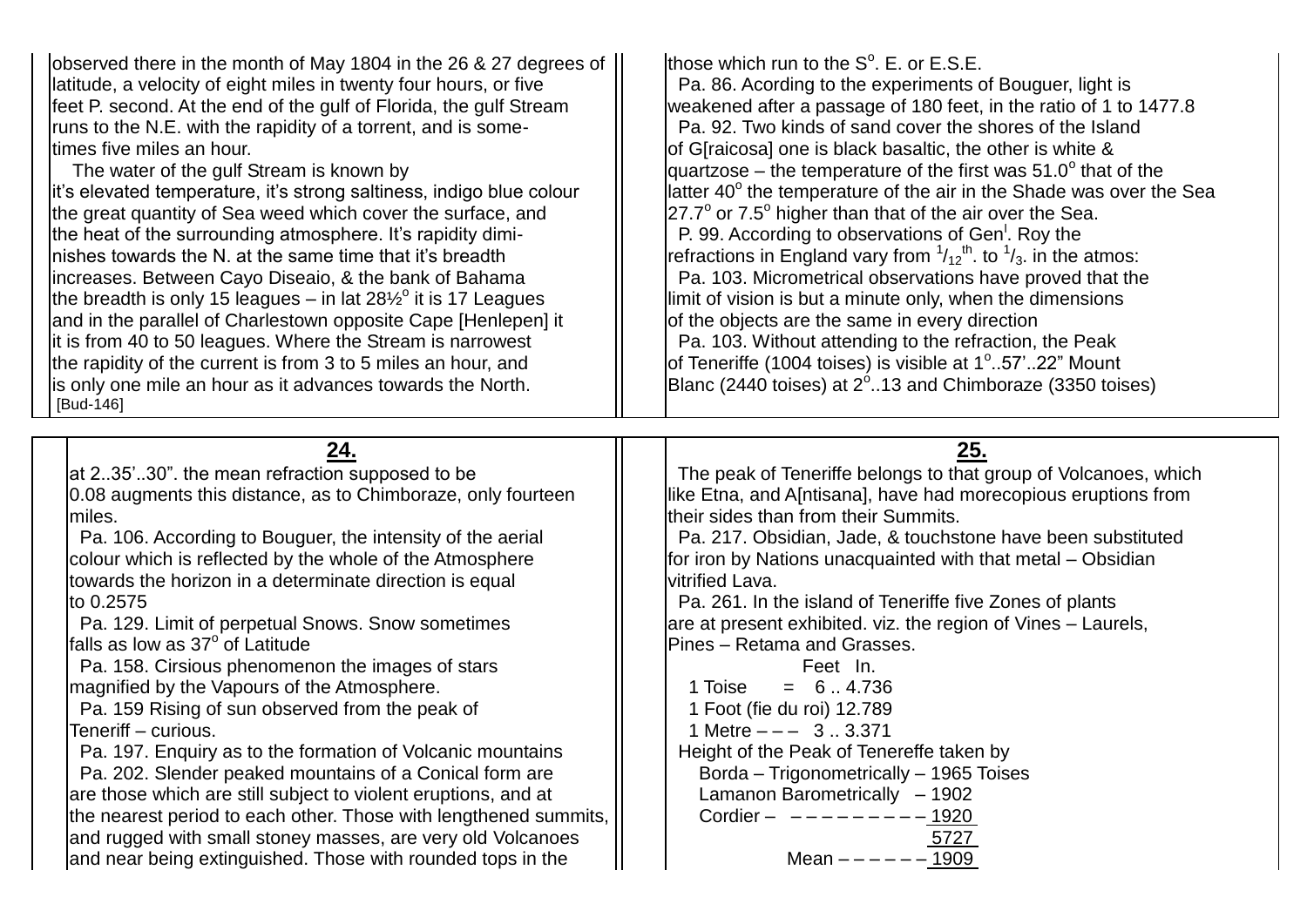| form of dorries, or bells, indicate those problematic Porphyries,<br>which are supposed to have been heated in their primitive<br>place, penitrated by Vapours, and forced up in a softened<br>state, without having ever flawed as real lithoidal lavas.<br>Pa. 203. A mor exact idea may be formed of the<br>structure of Volcanoes, by comparing the perpendicular height<br>with the circumference of their bases. The circumference of<br>the Peak of Teneriffe is 54000 toises – it's height is $\frac{1}{28}$ <sup>th</sup> . of it's<br>lcircumference.<br>The mean Slope or ascent of the Peak of Teyde is<br>12 <sup>°</sup> 29' Vesuvius 12 <sup>°</sup> 40' and Etna 10 <sup>°</sup> 13'<br>Pa. 205. In France the High Roads must not exceed<br>$4^{\circ}$ 46' of slope – by Law. 15 $^{\circ}$ Slope, extremely steep and<br>cannot be descended in Carriages. 37° Slope almost<br>inaccessible on foot. The body falls back when the libia<br>makes a smaller angle than $53^{\circ}$ 42 $^{\circ}$ the steepest slope<br>that can be climbed on foot, in a ground that is sandy<br>or covered with Volcanic ashes.<br>[Bud-146] | From Mills's "Simple equation of Tithes"<br>about the year 856 King Ethelwolf granted one tenth<br>of the estimated produce of the lands in England to the<br>Roman Catholic Clergy. Was transferred by Henry 8 <sup>th</sup> . to<br>to the protestant Clergy. $-$ the Tithes were held Seven hund <sup>d</sup> .<br>years by the Catholic clergy.<br>Tithes are divided into three classes viz. Personal,<br>Predial, and mixed.<br>According to the late trigonometrical<br><b>Acres</b><br>Survey England & Wales, contains $-----38,000,000$<br>Deduct for uncultivated Lands, Wastes, Roads<br>&c. as stated by M'. Colquheum $---$ - $---$<br>6,714,400<br>31,285,600 |
|--------------------------------------------------------------------------------------------------------------------------------------------------------------------------------------------------------------------------------------------------------------------------------------------------------------------------------------------------------------------------------------------------------------------------------------------------------------------------------------------------------------------------------------------------------------------------------------------------------------------------------------------------------------------------------------------------------------------------------------------------------------------------------------------------------------------------------------------------------------------------------------------------------------------------------------------------------------------------------------------------------------------------------------------------------------------------------------------------------------------------------------------------|------------------------------------------------------------------------------------------------------------------------------------------------------------------------------------------------------------------------------------------------------------------------------------------------------------------------------------------------------------------------------------------------------------------------------------------------------------------------------------------------------------------------------------------------------------------------------------------------------------------------------------------------------------------------------|
| 26.<br>According to M <sup>r</sup> . A Young, there are in<br>Acres<br>Corn cultivation – supposing on an aver- $\frac{16,695,630}{2}$<br>age the four field System to be practiced  <br>The titheable Corn Land is estimated at $\sim$ 16,355,630<br>Ditto $---$ Grass d <sup>o</sup> . $-- -- ---$ 14,249,970<br>30,605,600<br>It appears according to D'. Beeke and others that<br>it is necessary in these times for Farmers to make<br>5 Rents - to enable them to pay Rent, Taxes, Tithes &<br>all out goings & to remunerate them for their trouble.<br>M'. Buston of Essex, says a Farmer ought to make<br>six Rents, on the 4 field husbandry<br>The Rev <sup>d</sup> . Th. Rudge, in his view of the agrecullture]<br>of Glocester - reckoned wheat at 8/- P. Bushel, that<br>the Farmer should make on the<br>Three field Husbandry $--- 5$ Rents<br>4 field $d^{\circ}$ . – – – – – – 5 <sup>2</sup> / <sub>5</sub> –                                                                                                                                                                                                                | 27.<br>the population has increased to 10,000,000 inhabitants<br>M'. Arthur Young estimates the yearly<br>Quarters<br>consumption of Wheat, in Eng <sup>d</sup> . & Wales at $\int 9,347,597$<br>In 1801 the importation of Wheat and<br>$-1,396,360$<br>Flour, was $------------$<br>Equal to Weeks consumption<br>All the Corn which we have ever yet received<br>from America in one year, does not equal twelve<br>day's consumption<br>The Tax upon Seaborne Coal is $\frac{5}{4}$ P. Ton<br>[Pages 28 to 31 are Blank]                                                                                                                                                 |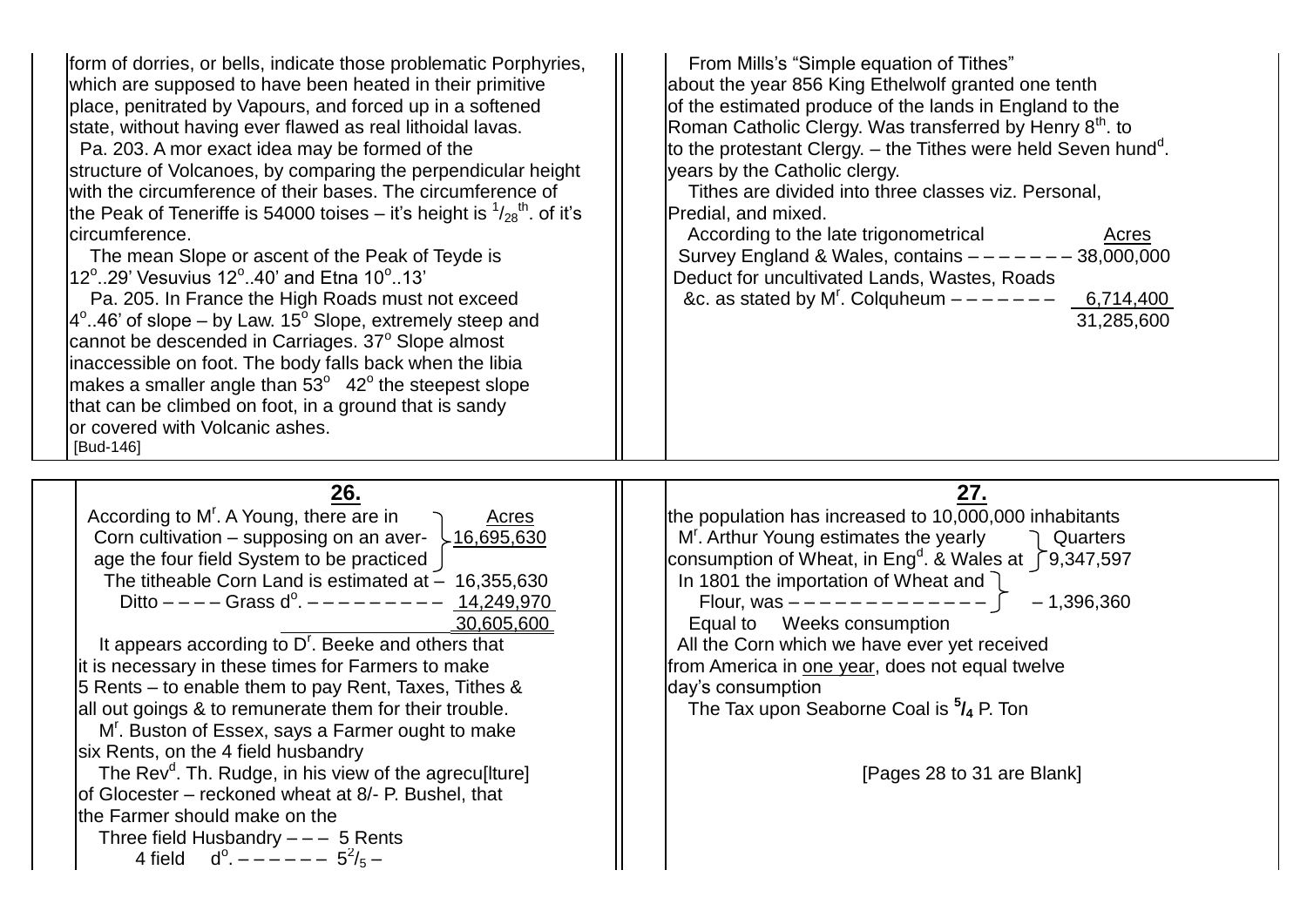| $d^{\circ}$ , $     7$ $-$<br>9 field<br>d <sup>o</sup> . Cotswold – 5½ –<br>6 field<br>A Dairy Farm – cheese at 63/- P. Cw <sup>t</sup> . 4 Rents<br>Church Livings in England and Wales viz<br>Rectories $--- 5124$ Royal Presentations 1083<br>Vicarages $- - - - - 3636$ Ecclesiastical $d^0 - 2352$<br>Existing Curacies - $1231$ Universities - - - - 701<br>Laymen $--- 5855$<br>9991<br>9991<br>In the year 636 when Bishop Honerius divided<br>England and Wales into 9284 Parishes, the<br>population was estimated at 2,000,000 inhabitants<br>- the number of Priests have remained stationary; but<br>[Bud-146]                                                                                                                                                                                                                                                                                                                                                                                                                         |                                                                                                                                                                                                                                                                                                                                                                                                                                                                                                                                                                                                                                                                                                                                                                                                                                                                                                                                                                                                                                                 |
|------------------------------------------------------------------------------------------------------------------------------------------------------------------------------------------------------------------------------------------------------------------------------------------------------------------------------------------------------------------------------------------------------------------------------------------------------------------------------------------------------------------------------------------------------------------------------------------------------------------------------------------------------------------------------------------------------------------------------------------------------------------------------------------------------------------------------------------------------------------------------------------------------------------------------------------------------------------------------------------------------------------------------------------------------|-------------------------------------------------------------------------------------------------------------------------------------------------------------------------------------------------------------------------------------------------------------------------------------------------------------------------------------------------------------------------------------------------------------------------------------------------------------------------------------------------------------------------------------------------------------------------------------------------------------------------------------------------------------------------------------------------------------------------------------------------------------------------------------------------------------------------------------------------------------------------------------------------------------------------------------------------------------------------------------------------------------------------------------------------|
| [33]<br>Specifications for an Iron<br>Steamer by M'. Coutts. $ \int$<br>November 1841.<br>Description and Specification of an Iron<br>Steamer, designed as a first Class Mail Packet<br>of the most approved Proportions in her<br>Dimensions, and admirably admirably adopted for<br>the Conveyance of Passengers, and would, from<br>the fineness of her lines, and the Great Power<br>of her Engines be the fastest Vessel Afloat.<br><b>Dimensions</b><br>Length between Perpendiculars 215 Feet<br>Depth within Paddles. $---28$ -<br>Depth of Hold $- - - - - - - - - 12\frac{1}{2}$<br>Draught of water with days Coal5 ft. 6 In. to<br>6 Feet.<br>The Iron Ribs to be 18 Inches apart, and<br><b>Frames</b><br>and<br>formed of Angle Iron 3 Inches on the side,<br><b>Ribbs</b><br>to one of the sides of which will be rivetted a<br>piece of Boiler Plate $5/16$ In. thick and 9 In.<br>broad at the Floors, and decreased to 6 Inches<br>at the top sides, $-$ to have a Flange 3 Inches<br>broad turned on its inner edge – the Ribs to | $[34]$<br>around the Gunwale, and the reversed<br>Boiler Plate Angle Iron bent inwards with<br>a curve to meet the ends of the outer<br>Angle Iron.<br>To have Hold & Deck Beams 3 Feet apart<br>Beams.<br>from Centre to Centre, formed of two pieces<br>of Angle Iron turned back to back, 21/2<br>Inches on the side, and a piece of $\frac{3}{8}$ In:<br>Boiler Plate Angle Iron 21/2 In: by 71/2 In:<br>rivetted in between them, the upper end<br>of the 71/2 In: Flange of the Angle Iron to<br>project 1½ In: above the tops of the enclosing<br>pieces of Angle Iron, and let into the Deck<br>Planking a like distance, the ends of the<br>said Boiler plate and angle Iron to<br>come down the Ship's side for at least<br>2 feet 6 lnches, and the webs of the $7\frac{1}{2}$ &<br>6 Inches Angle Iron Rivetted together, as<br>well as the enclosing Angle Iron of the<br>Beams, and the outer Angle Iron of the<br>$Ribs$ – the 7 <sup>1</sup> / <sub>2</sub> & 6 In: Angle Iron Consti-<br>tuting strong vertical Knees, and the |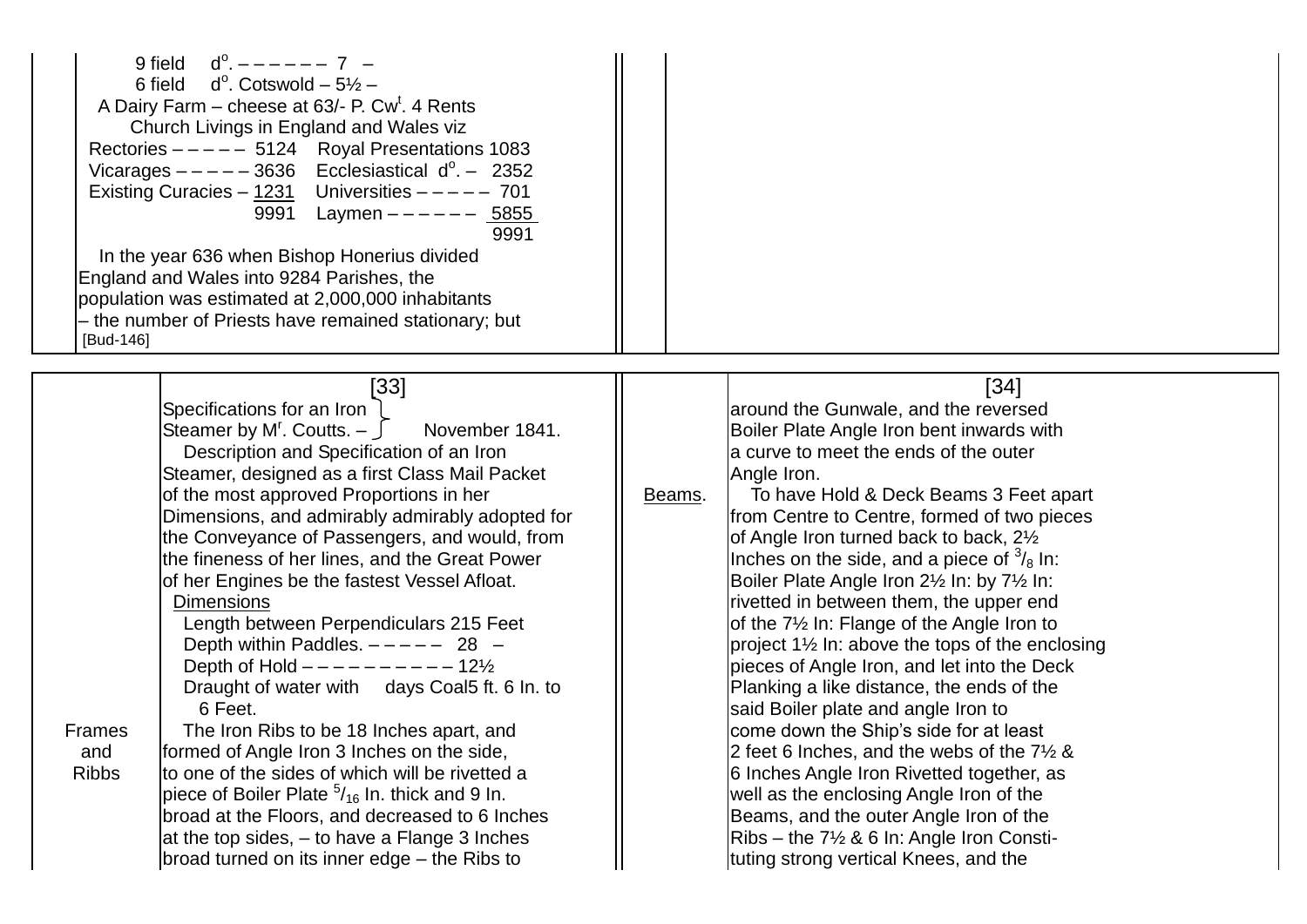|                   | $[35]$                                                             |                   | [36]                                                |
|-------------------|--------------------------------------------------------------------|-------------------|-----------------------------------------------------|
|                   | fastened to the Ship's sides and to each other.                    |                   | $ 45^\circ$ to the water lines of the Vessel. These |
|                   | These said Beams to be bent to the Curve of                        |                   | Angle Iron Bars to stand at right angles            |
|                   | the Decks.                                                         |                   | to each other, viz: the one half inclining          |
| <b>Stringers</b>  | To have 2 Iron Stringers running the                               |                   | towards the Starboard, and the other                |
|                   | entire length of the Vessel, composed of $\frac{5}{16}$            |                   | towards the larboard sides, to be turned            |
|                   | In: Boiler plate in the Shape of angle Iron                        |                   | Back to Backs, and Boiler Plate 1/4 In:             |
|                   | 1 Foot by 1 <sup>1/2</sup> In: rivetted to the top sides of Deck   |                   | thick to be securely rivetted in between            |
|                   | and Hold Beams. The 11/2 Inch Flange to be                         |                   | them. These Angle Iron Bars to be about             |
|                   | turned upwards and let into the Deck-                              |                   | $3\frac{1}{2}$ Feet apart, securely rivetted to the |
|                   | Planking, and into a wooden Stringer at                            |                   | Beams, Ribs, and Floors of the Vessel,              |
|                   | the Hold Beam all their depth.                                     |                   | and the platings to have proper Weltings            |
| Paddle Beams      | To have 2 Paddle Beams 12 X 15 Inches,                             |                   | &c. at the Joints. One of these Divisions           |
|                   | formed by 4 Bars of 2 Inch Angle Iron, and                         |                   | to be made, between the Engines and the             |
|                   | the like number of pieces of $\frac{3}{8}$ In: Boiler-             |                   | Boilers.                                            |
|                   | Plates securely rivetted together.                                 | <u>Keel</u>       | To have a hollow Keel 9 In: by 6 formed Keel        |
| Hold-             | To have Hold-Stancheons formed of                                  |                   | of $\frac{5}{8}$ Inch Boiler Plate.                 |
| Stancheons        | 4 Inch Circular Malleable Iron Tube $\frac{3}{8}$                  | Stem and          | To have a Sterm & Stern Post formed of              |
|                   | Inch thick – to have Angle Iron bent round                         |                   | Stern Posts the same thickness of Metal, the Stern- |
|                   | the tops and bottoms of the Stancheons $3\frac{1}{2}$ X 2 In:      |                   | post to be bent in a Hollow form to                 |
|                   | for securing the Stancheons at Top & Bottom                        |                   | embrace the Rudder Post. The Stem, or               |
| Water-yight       | To have 5 Water tight divisions in the                             |                   | Iron Cut Water to go up as high as the              |
| <b>Bulk Heads</b> | length of the vessel, going right athwart-ships                    |                   | level of the Decks at the Bow of the Boat,          |
|                   | formed of $3\frac{1}{2}$ by $2\frac{1}{2}$ In: Angle Iron standing |                   | and formed so as to receive a proper                |
|                   | in a Diagonal Direction, or at an Angle of                         |                   | Figure Head.                                        |
|                   | [Bud-146]                                                          |                   |                                                     |
|                   |                                                                    |                   |                                                     |
|                   | [37]                                                               |                   | [38]                                                |
| <b>Outside</b>    | The Floors of the Vessel to be plated with $\frac{3}{6}$           | l Hold Bracings L | To have Diagonal Hold Bracings formed of            |

|         | IJ 1                                                                      |               | IJO.                                               |
|---------|---------------------------------------------------------------------------|---------------|----------------------------------------------------|
| Outside | The Floors of the Vessel to be plated with $\frac{3}{8}$                  | Hold Bracings | To have Diagonal Hold Bracings formed of           |
| plating | $\ln$ ch – the bends with $\frac{7}{16}$ , and the top $\sim$ sides> with |               | <b>T</b> Iron of the same section as that employed |
|         | $\frac{5}{16}$ Inch Boiler Plate. The whole to be [jump]                  |               | for the Decking Bindings, the upper part of        |
|         | or flush-jointed with Weltings 4 In: broad,                               |               | the T securely rivetted to the Angle Iron          |
|         | and of a thickness equal to the respective                                |               | Ribs, and the vertical let into the                |
|         | plates to which they are attached.                                        |               | Wooden Ceiling in the same manner as               |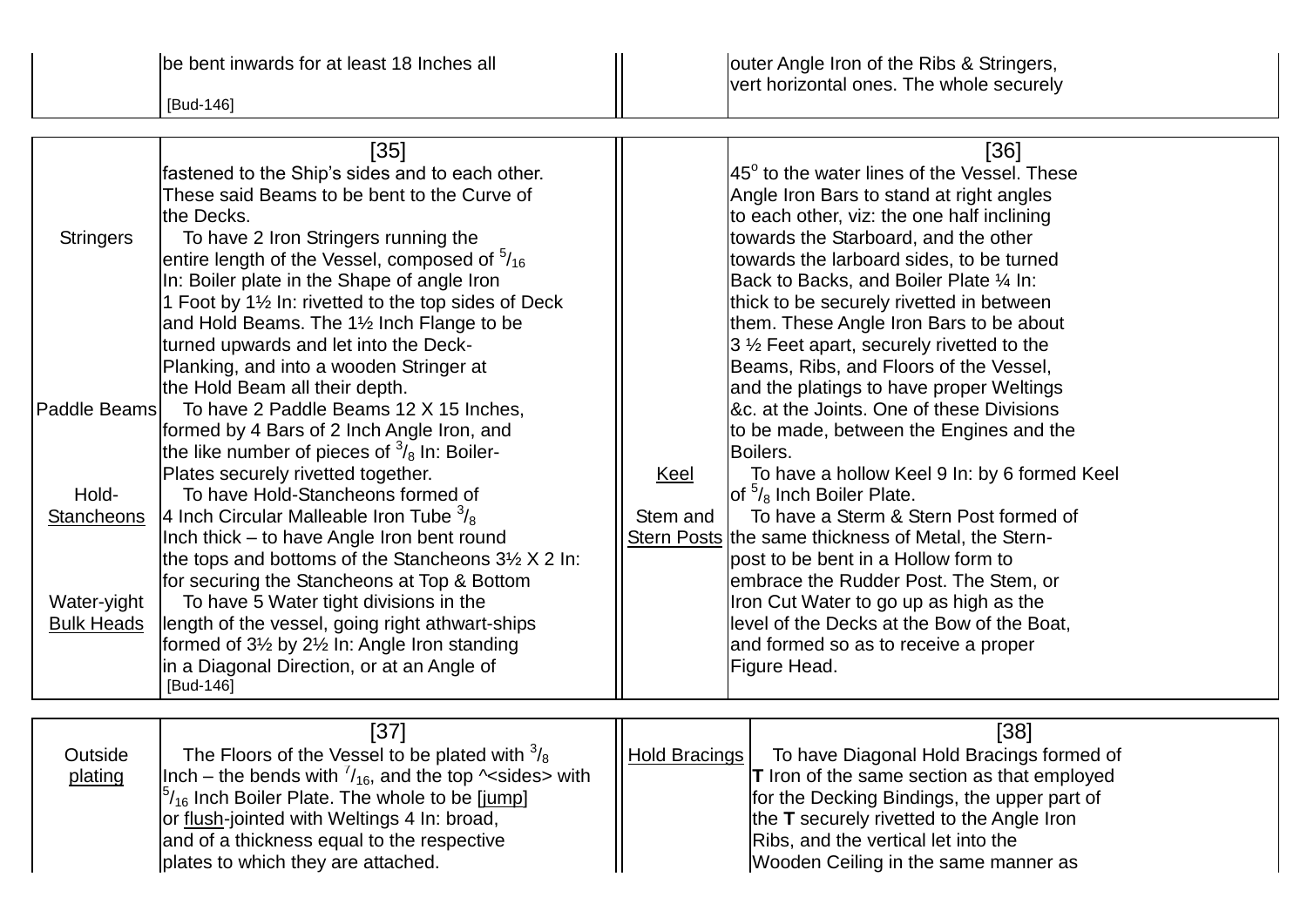| Diagonal<br>Bracings. | The Horizontal Weltings to run in length<br>not under 15 Feet, and the Vertical Weltings<br>to be properly scarfed under them - to have<br>proper Iron fillating between the Ribs & Plates<br>in the interstices between the Horizontal<br>Weltings, - the whole of the Plates where<br>Counter-sunk holes on the outside, for the<br>reception of flush Rivet Heads.<br>To have Diagonal Deck Bracings formed<br>of <b>T</b> Iron 1½ In: each Web by $\frac{3}{8}$ <sup>ths</sup> . In: – the<br>top of the T to be turned downwards and<br>securely fastened to the underside of the<br>Deck Planks by means of Screw Bolts, and the<br>vertical leg of the T to be let into the Deck<br>Plankings all its length. These Diagonal<br>to be securely fitted Rivetted, or Bolted to<br>the Deck Beams and Ribs of the Vessel.<br>[Bud-146] | <b>Bulwark</b><br><b>Stancheons</b> | proposed for the Deck Bracings. these<br>Hold Diagonals to stand at an angle of<br>$45^\circ$ with the line of the Keel, and are to be<br>about 5 Feet apart, and are likewise to<br>change their line of direction at certain<br>lengths of the Vessel - viz: say for 20 Feet these<br>may run from right to left, and then from<br>left to right for other 20 Feet, and so on<br>alternately, properly secured so as to form<br>an Arch, or Couple, where they change their<br>line of direction.<br>To have hollow Iron Bulwark<br>Stancheons securely rivetted to the Dock<br>Stringer Ribs, and Dock Beams - to these<br>Iron Stancheons, wooden ones are to be<br>attached and to them the wooden wash-<br>Board Bulwarks and Rails are to be<br>fixed. |
|-----------------------|--------------------------------------------------------------------------------------------------------------------------------------------------------------------------------------------------------------------------------------------------------------------------------------------------------------------------------------------------------------------------------------------------------------------------------------------------------------------------------------------------------------------------------------------------------------------------------------------------------------------------------------------------------------------------------------------------------------------------------------------------------------------------------------------------------------------------------------------|-------------------------------------|---------------------------------------------------------------------------------------------------------------------------------------------------------------------------------------------------------------------------------------------------------------------------------------------------------------------------------------------------------------------------------------------------------------------------------------------------------------------------------------------------------------------------------------------------------------------------------------------------------------------------------------------------------------------------------------------------------------------------------------------------------------|
| <b>Waterways</b>      | $[39]$<br>The Wooden Water-Ways to be 6 In: thick<br>projecting 2 to 3 Inches over the Outside of<br>Iron Work, and securely fastened to the<br>Deck Stringer, Beams, and Ribs - the 11/2 In:                                                                                                                                                                                                                                                                                                                                                                                                                                                                                                                                                                                                                                              | Saloon.                             | [40]<br>This vessel can admit of a Saloon 40<br>Feet long finished with pannelling<br>Rosewood, Oak, or Mahogany work, French-<br>polished and fitted round with hand-                                                                                                                                                                                                                                                                                                                                                                                                                                                                                                                                                                                        |
| <b>Decks</b>          | Flange of the Deck Stringer is to be let into<br>the Water Way, all its length.<br>The Decks to be laid with 4 In: Yellow<br>Pine Deals, and not to exceed 4 Inches in<br>breadth, to have an Iron Slip-Feather or<br>Hoop 2 Inches Broad, $\&^{1/6}$ In: thick let                                                                                                                                                                                                                                                                                                                                                                                                                                                                                                                                                                        | Ladies'<br><b>Cabin</b>             | some Sofas covered with Crimson velvet<br>with proper carpeting and Ornamental<br>Cabinet, and Upholstery work in Keeping.<br>Also a Ladies' Cabin 20 feet long & 14 Feet<br>wide, fitted up in the same manner as<br>the Saloon, with Dormitories or Sleeping                                                                                                                                                                                                                                                                                                                                                                                                                                                                                                |
|                       | in betwixt the Joints, halfway into each<br>adjoining Deck Deal, and the Grooves<br>filled, with liquid Tar prior to the insertion<br>of the Slip Feather, and fixing the Deck-<br>Deals, in their proper places. The Deck                                                                                                                                                                                                                                                                                                                                                                                                                                                                                                                                                                                                                 |                                     | Gentlemens' Berths for 10 Passengers. The Gentlemens'<br>Dormitories   Dormitary or Cabin may contain 12 Berths<br>State Rooms with 10 State Rooms with Berths in each.<br>all fitted up with Sofas & Marble wash-<br>hand Basins. May have 3 water closets                                                                                                                                                                                                                                                                                                                                                                                                                                                                                                   |

Deals to be securely fastened to the Iron **Bath Room for Cabin Passengers, fitted up with Patent** 

Beams, and Diagonal Bracings by proper  $\|$  &c &c Water Apparatus, with Bath Room, Steward's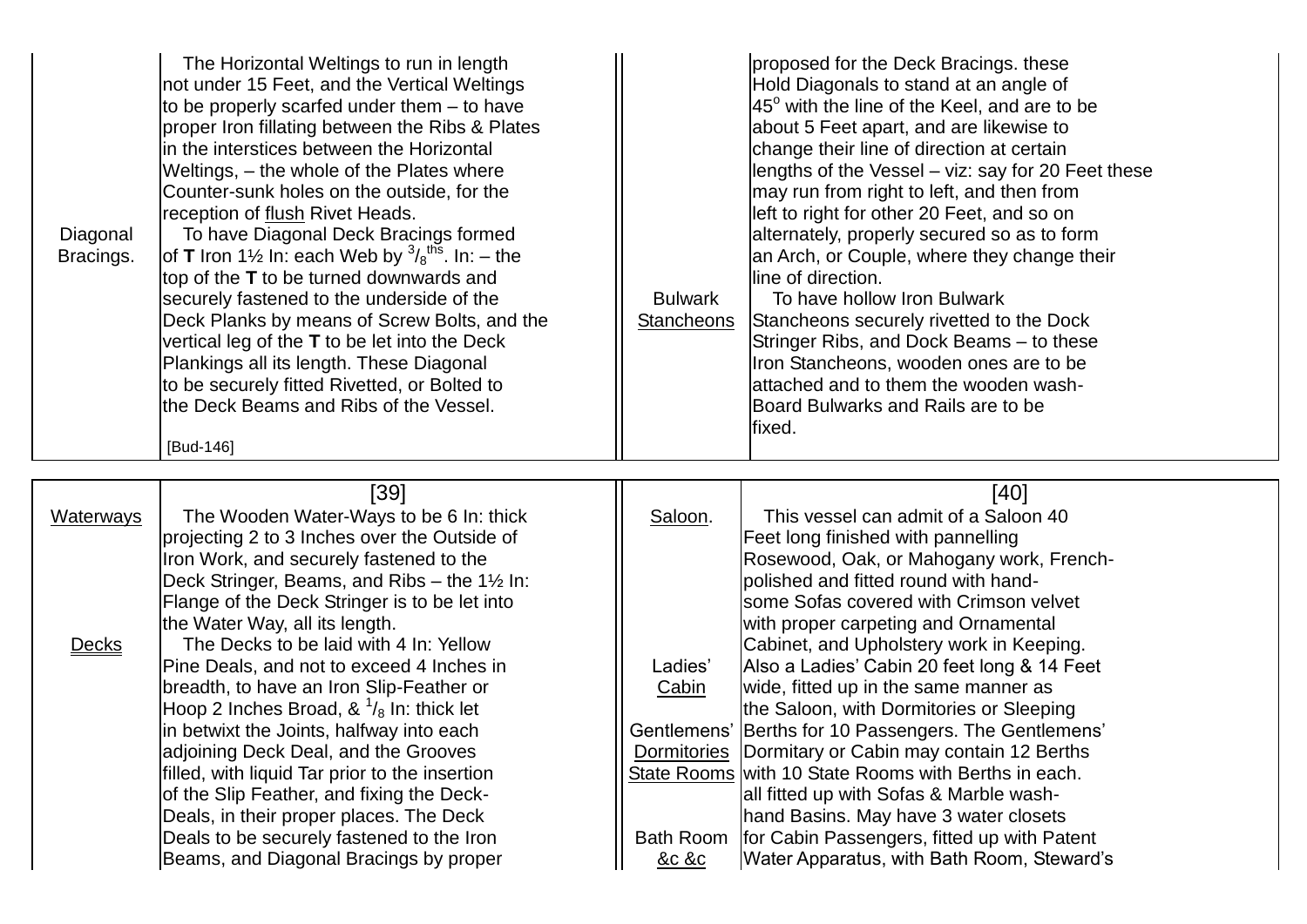| Rail and<br><b>Bulwarks</b><br>Gilded<br><b>Stripe</b> | Screw Bolts from the underside.<br>To have a neat Moulded Rail of Ameri-<br>can Elm and Pannelled Bulwarks on<br>each ^ <both> sides, and painted on the Inner-side<br/>to represent Grained wood works.<br/>To have a hollow Gilded Stripe moulded<br/>along the Centre of projecting waterway, 4 In: broad.<br/>[Bud-146]</both> | Fore Cabin      | Glass & Spirit Rooms, &c &c &c.<br>The Fore Cabin may be 45 Feet long,<br>richly pannelled and painted to repre-<br>sent Rosewood or Oak, and proper sleeping<br>Berths for 20 Passengers, and 9 private<br>Berths for Female Passengers. |
|--------------------------------------------------------|------------------------------------------------------------------------------------------------------------------------------------------------------------------------------------------------------------------------------------------------------------------------------------------------------------------------------------|-----------------|-------------------------------------------------------------------------------------------------------------------------------------------------------------------------------------------------------------------------------------------|
|                                                        | $[41]$                                                                                                                                                                                                                                                                                                                             |                 | $[42]$                                                                                                                                                                                                                                    |
| Fore-castle                                            | The Fore-castle may be 19 Feet long, and<br>fitted up with Berths for the Seamen, Firemen,                                                                                                                                                                                                                                         |                 | <with &="" air="" boxes="" covers="" covers<br="" cylinder="" pump="" stuffing="">and Malleable Iron Connectors -&gt;</with>                                                                                                              |
|                                                        | & Stokers. To have 10 Deck Houses for the                                                                                                                                                                                                                                                                                          |                 | Eccentric Rods, Cross-heads, Valve Pearing &c ^                                                                                                                                                                                           |
|                                                        | accommodation of Officer Engines &c.                                                                                                                                                                                                                                                                                               |                 | to be bright polished work, and finished in                                                                                                                                                                                               |
| Cook Houses                                            | To have proper Larders & Cooking Houses on the                                                                                                                                                                                                                                                                                     |                 | all respects in the most efficient & Superior                                                                                                                                                                                             |
|                                                        | most approved principles the whole fitted<br>up and finished in the first rate style of                                                                                                                                                                                                                                            |                 | Style of workmanship, and fitted with ex-<br>pansion Valves and Connecting Gearing                                                                                                                                                        |
|                                                        | Workmanship and Design.                                                                                                                                                                                                                                                                                                            |                 | To have 3 Boilers 25 Feet long and                                                                                                                                                                                                        |
| (Engines.)                                             | To have 2 Engines of 130 Horse Power each.                                                                                                                                                                                                                                                                                         | Boilers.        | measuring Athwart-Ship 25 feet 4 Inches. -                                                                                                                                                                                                |
|                                                        | Diameter of Cylinder $---63$ Inches<br>Length of Stroke $--- - - 6$ Feet                                                                                                                                                                                                                                                           |                 | To have 12 Furnaces 1 $Ft$ . 9 In.: wide &<br>$7 Ft$ . 6 In: long of Fire Bar. The Centre                                                                                                                                                 |
|                                                        | Diameter of Air Pump $---$ 39 Inches                                                                                                                                                                                                                                                                                               |                 | Boiler to measure, across, 81/2 Feet, and                                                                                                                                                                                                 |
|                                                        | Length of Stroke $--- - -$ 4 Feet                                                                                                                                                                                                                                                                                                  |                 | the side or Wing Boilers to measure                                                                                                                                                                                                       |
|                                                        | Diameter of Paddle Wheels 25 -                                                                                                                                                                                                                                                                                                     |                 | 8 Feet 4 Inches each. The Outside Shell                                                                                                                                                                                                   |
|                                                        | Length of Float Board $--- 10 -$                                                                                                                                                                                                                                                                                                   |                 | of the side or Wing-Boilers to be of a                                                                                                                                                                                                    |
|                                                        | Breadth of Float Board $--- 2$ -<br>The Engines to be of the Kind called Tower                                                                                                                                                                                                                                                     |                 | Curvalinear form except where the joining<br>to the Centre Boiler takes place, at the                                                                                                                                                     |
|                                                        | or Steeple Engines, with Metallic Packed                                                                                                                                                                                                                                                                                           |                 | Smoke and Water Joints, where they will                                                                                                                                                                                                   |
|                                                        | Pistons, Brass-Lined Air-Pumps & Rods, with                                                                                                                                                                                                                                                                                        |                 | be a Straight Surface, and 8 Feet 6 In: High.                                                                                                                                                                                             |
|                                                        | Brass Brackets, Valves, &c. To have wro <sup>t</sup> .                                                                                                                                                                                                                                                                             |                 | - the Centre Boiler to be Flat on the sides                                                                                                                                                                                               |
|                                                        | Iron Shafts, Cranks, Cross-heads, Eccentree-                                                                                                                                                                                                                                                                                       |                 | to the height of the Wing Boilers, or 8 $Ft$ . 6 In:<br>And there to rise 3 feet 6 In: with a Semi-                                                                                                                                       |
|                                                        | Rods &c. - the whole of these Shafts, Cranks,                                                                                                                                                                                                                                                                                      |                 | elliptical Curve.                                                                                                                                                                                                                         |
|                                                        |                                                                                                                                                                                                                                                                                                                                    | <b>Furnaces</b> | The Furnaces and Flues to the first                                                                                                                                                                                                       |
|                                                        |                                                                                                                                                                                                                                                                                                                                    |                 | turning to be $\frac{3}{8}$ Low Moor Boiler                                                                                                                                                                                               |
|                                                        | [Bud-146]                                                                                                                                                                                                                                                                                                                          |                 | Plate.                                                                                                                                                                                                                                    |
|                                                        |                                                                                                                                                                                                                                                                                                                                    |                 |                                                                                                                                                                                                                                           |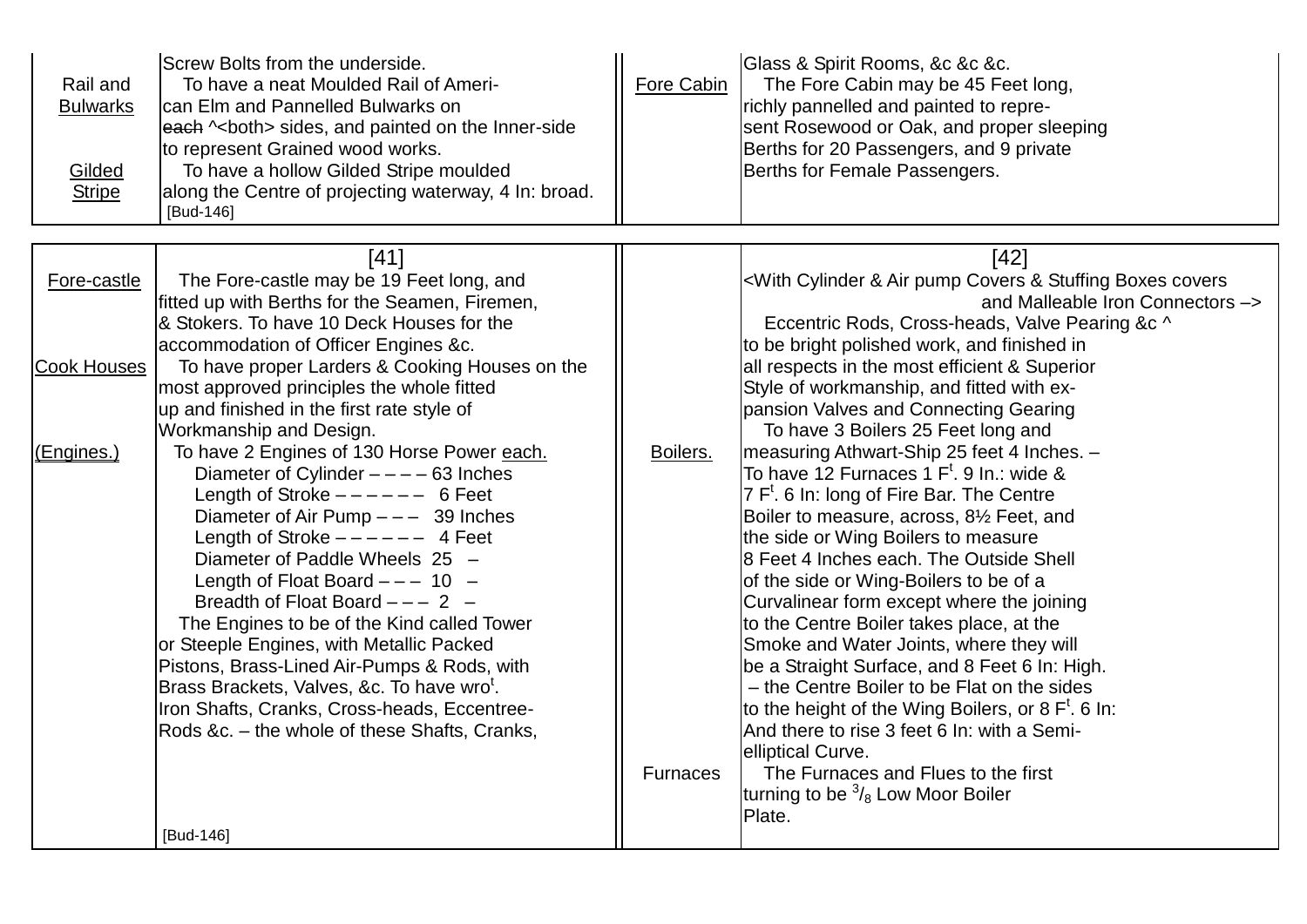| Flues & Shell.<br><b>Mountings</b><br>Coal-Bunkers | $[43]$<br>The rest of the Flues, Take-ups, Shell. Steam-<br>Chest &c. to be of $\frac{3}{8}$ In: best Crown Plate, ex-<br>cept the bottoms and for 2 Feet up the sides<br>of Shell, which will be of $\frac{7}{16}$ In: Crown Plate,<br>and the said $\frac{7}{16}$ In: Plate to be double rivetted.<br>The whole of the Flat sides of the Flues to be<br>properly stayed and fastened together, and<br>to have 6 Stays of 11/2 In: Round Iron Across the<br>Boilers from one side to the other, about<br>6 Inches above the tops of the Furnaces.<br>To have proper Water & Mercury Gauges<br>and Glass to each Boiler. To have Safety<br>and Stop-Valve to each Boiler - these Valves so<br>connected, with the Steam Chest, that either<br>of the Boilers may be detached, while the<br>other are working, at pleasure. To<br>have a proper Smoke Funnel and Copper<br>Waste, Steam, and Feed Pipes, and the whole<br>fitted up in an efficient and working order.<br>To have Coal-Bunkers fitted to the tops and<br>sides of each Wing Boiler, composed of N°. 15<br>Wire-Gauge Plate, and 11/2 In: Angle Iron<br>with proper intake and discharge Doors,<br>and Capable of stowing 160 Tons of Coals. | Rudder   | $[44]$<br>Water Tanks and should that quantity be insufficient<br>for the length of the Passage, a Coal store to<br>be constructed in front of the Boiler for say<br>other 300 Tons, making in all 460 Tons -<br>sufficient store foe a Voyage of 8000 Miles<br>without renewal.<br>To have Iron Water Tanks fitted<br>linto the Bow and Stern of the Vessel, having<br>a number of small Divisions in each,<br>Connecting with a HeadPump – One of<br>those Divisions to be completed before another<br>is broached, in order to prevent a Shake in<br>the vessel when in motion. Thes two<br>Tanks to be Capable of containing 10<br>Tons of Water.<br>To Have an Iron compensation Rud-<br>der formed of three plates of Metal, one<br>to slide, in between the other two, and to<br>be formed so as to admit the Centre one<br>to be extended beyond the Outer line of<br>the General Rudder of the load Water<br>line, and by that means offer a greater<br>surface of the Rudder to the Action of the<br>water, at pleasure. |  |
|----------------------------------------------------|------------------------------------------------------------------------------------------------------------------------------------------------------------------------------------------------------------------------------------------------------------------------------------------------------------------------------------------------------------------------------------------------------------------------------------------------------------------------------------------------------------------------------------------------------------------------------------------------------------------------------------------------------------------------------------------------------------------------------------------------------------------------------------------------------------------------------------------------------------------------------------------------------------------------------------------------------------------------------------------------------------------------------------------------------------------------------------------------------------------------------------------------------------------------------------------------------------|----------|------------------------------------------------------------------------------------------------------------------------------------------------------------------------------------------------------------------------------------------------------------------------------------------------------------------------------------------------------------------------------------------------------------------------------------------------------------------------------------------------------------------------------------------------------------------------------------------------------------------------------------------------------------------------------------------------------------------------------------------------------------------------------------------------------------------------------------------------------------------------------------------------------------------------------------------------------------------------------------------------------------------------------------|--|
|                                                    |                                                                                                                                                                                                                                                                                                                                                                                                                                                                                                                                                                                                                                                                                                                                                                                                                                                                                                                                                                                                                                                                                                                                                                                                            |          |                                                                                                                                                                                                                                                                                                                                                                                                                                                                                                                                                                                                                                                                                                                                                                                                                                                                                                                                                                                                                                    |  |
| Wheel<br><b>Compasses</b>                          | $[45]$<br>The Rudder to be fitted with a Steering<br>Apparatus and Wheel, in the most approved<br>and efficient manner.<br>The Vessel to be provided with two Bin-                                                                                                                                                                                                                                                                                                                                                                                                                                                                                                                                                                                                                                                                                                                                                                                                                                                                                                                                                                                                                                         | Sponsons | $[46]$<br>fastened to the Bracings and Ribs of<br>the vessel by proper Screw Bolts.<br>The vessel to have proper Iron Sponsons<br>$6$ X 12 Inches, formed by 4 Pieces of $2\frac{1}{2}$                                                                                                                                                                                                                                                                                                                                                                                                                                                                                                                                                                                                                                                                                                                                                                                                                                            |  |
|                                                    | [Bud-146]<br>nacle Compasses, corrected for the vessel                                                                                                                                                                                                                                                                                                                                                                                                                                                                                                                                                                                                                                                                                                                                                                                                                                                                                                                                                                                                                                                                                                                                                     |          | In: Angle Iron, and a like number of                                                                                                                                                                                                                                                                                                                                                                                                                                                                                                                                                                                                                                                                                                                                                                                                                                                                                                                                                                                               |  |

|          |                                         |                                                                                                                                      | Plates of $\frac{3}{8}$ In: Iron, securely rivetted |
|----------|-----------------------------------------|--------------------------------------------------------------------------------------------------------------------------------------|-----------------------------------------------------|
|          |                                         |                                                                                                                                      | together, and to the Paddle Beams, and              |
| Windlass | To have a Patent Windlass, Capstan, and |                                                                                                                                      | sides of the vessel.                                |
| Chains & |                                         |                                                                                                                                      | To have proper Paddle Boxes formed                  |
|          |                                         | agreeable to the directions laid down by<br>Professor Airey Astronomer Royal, Greenwick.<br>Winch, with Anchors and Chains agreeably | <b>I</b> Paddle Boxes I                             |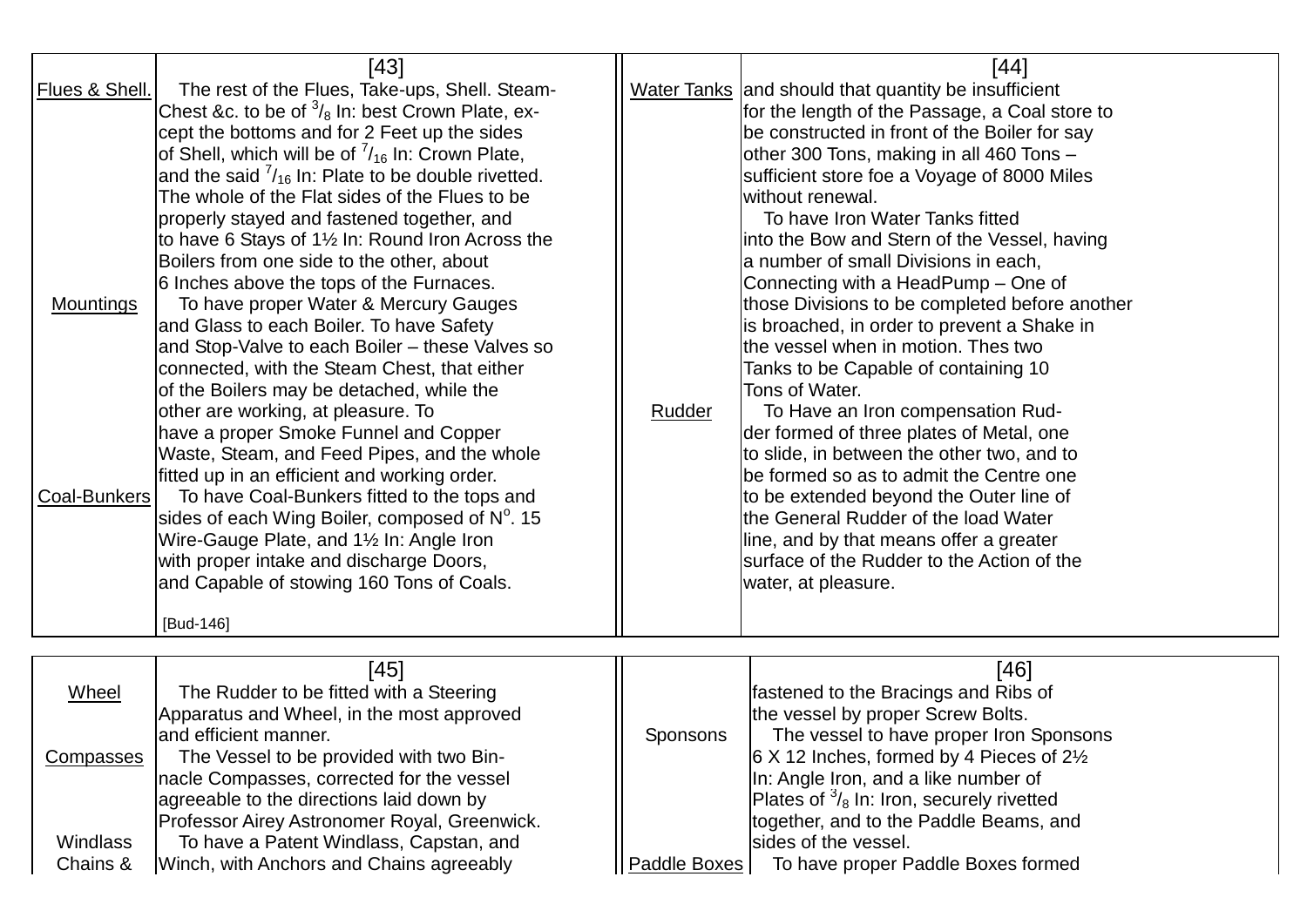| to Loyd's regulations for a twelve Dears Ship<br>Anchors<br>of equal Tonnage.<br>To Carry a long 32 [Id] Swivel forward,<br>Guns.<br>and a 24 [ld] Carronade Aft – both Guns<br>to move on proper horizontal Iron Carriages.<br>To have 2 Horizontal Breast Hooks,<br><b>Breast Hooks</b><br>formed of 2 <sup>1/2</sup> lnch, Angle Iron and $\frac{3}{8}$ ln:<br>Boiler Plate, extending backwards from<br>the Bow of the vessel about 3 Feet.<br>The whole of the Hold (except such part as<br>Ceiling<br>may be Occupied by the Boilers to be<br>ceiled with 2½ Inch American ^ <elm> Planking -<br/>the vertical leg of the Diagonal Bracing to<br/>be let into the ceiling Planks, its entire<br/>depth – and the whole ceiling to be securely<br/>[Bud-146]</elm>                     | of Baltic Red Pine, and fitted up in<br>a sufficient and workmanlike manner.<br>To have 5 Pitch Pine Kelsons 15 X 9<br>Inches – One running the entire length<br><b>Kelsons</b><br>of the Vessel, and the other 4, all the length<br>of the Engine and Boiler Rooms, securely<br>fastened down to the Iron work of the<br>vessels Keel and Floors.<br>To have 2 Masts, with Mizzen, Out-<br>rigger, Bowsprit, Jib-boom &c. with<br>Rigging<br>Spars and Rigging as a Schooner in<br>the usual manner.                                                                                                                                                                                                                                                                                                      |
|---------------------------------------------------------------------------------------------------------------------------------------------------------------------------------------------------------------------------------------------------------------------------------------------------------------------------------------------------------------------------------------------------------------------------------------------------------------------------------------------------------------------------------------------------------------------------------------------------------------------------------------------------------------------------------------------------------------------------------------------------------------------------------------------|------------------------------------------------------------------------------------------------------------------------------------------------------------------------------------------------------------------------------------------------------------------------------------------------------------------------------------------------------------------------------------------------------------------------------------------------------------------------------------------------------------------------------------------------------------------------------------------------------------------------------------------------------------------------------------------------------------------------------------------------------------------------------------------------------------|
| $[47]$<br>Cost<br>The Hull of the Vessel before Specified,<br>with masts, Spars, Rigging, Chains &c. – and<br>without Saloon, Cabins, Dormitories, or<br>any of the Fittings connected there with<br>$-£11080$<br>Engines & Boilers in complete<br>Working order $---$ 9800<br>Coal Bunkers $--------- - -$ 100<br>In short the vessel Completely fitted out<br>for Sea, without the Cabins, or work connected<br>therewith (as that can be executed much<br>cheaper in France than in England) for<br>the Sum of £20980.<br>Should the Government seriously<br>lintend going into a Contract for such<br>a Vessel, general and detailed Drawings<br>of the vessel and Engines will be furnished,<br>but as the getting up of these is attended<br>with considerable Expence the Government | $[48]$<br>But in the event of an order being given<br>no charge will be made for Drawings,<br>Models &c. Any explanation of the<br>foregoing Specification that may be<br>wanted, will be readily given by referring<br>to the particular Paragraph which may<br>not be quite intelligible.<br>Such a Vessel as have before specified<br>would be Capable of proceeding to any<br>part of the World, and would possess<br>numerous advantages over Wooden<br>Vessels. Some of these advantages con-<br>sist of<br>1. The Iron are cheaper as to the original Cost.<br>2. They are Kept up & worked at less Expence.<br>3. They are more safe or less Hazardous.<br>4. They Sail much faster.<br>5. They will last for a much longer period.<br>6. They Carry a larger Cargo at a less<br>draught of Water. |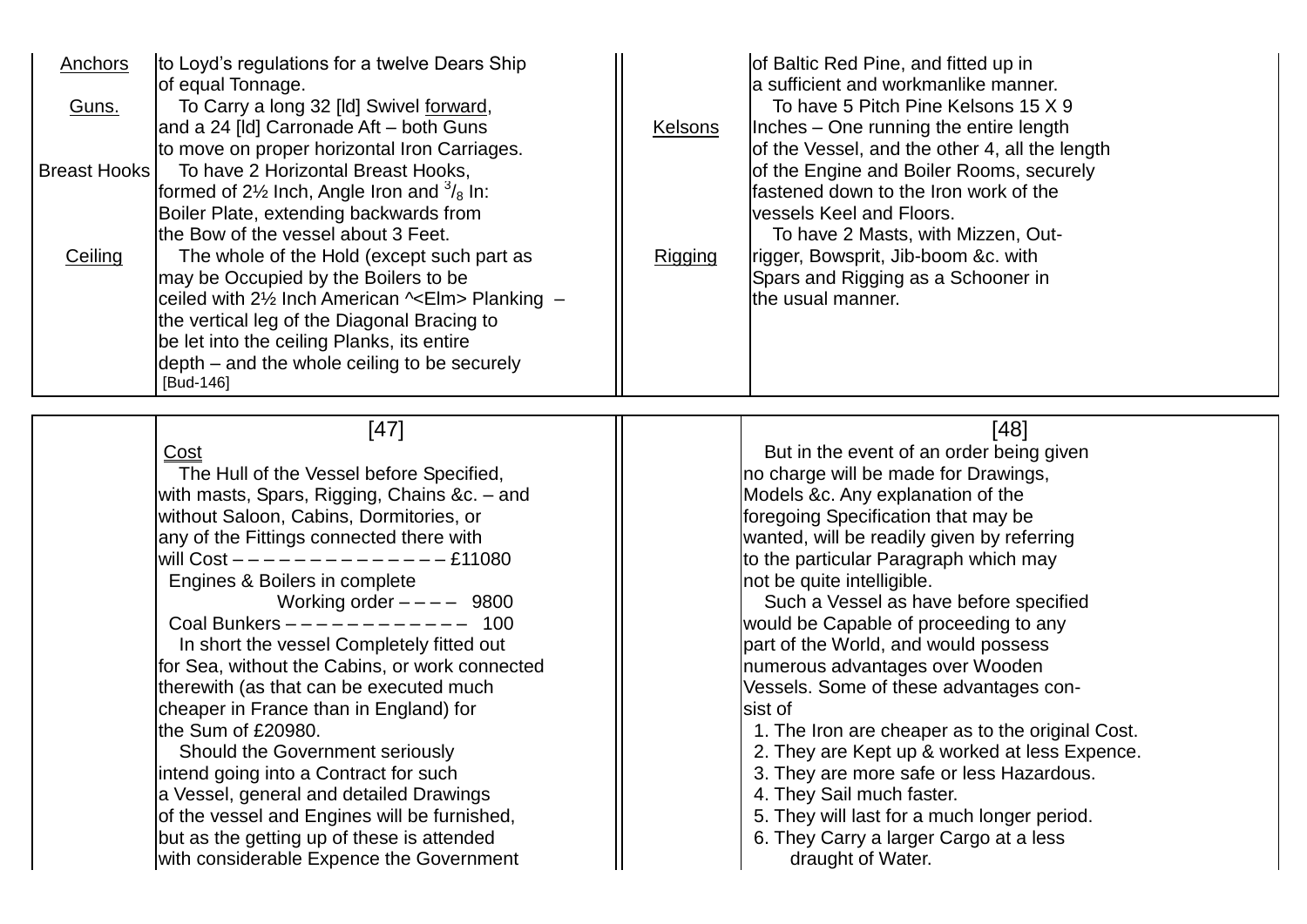| $[49]$                                        | [50]                                                               |
|-----------------------------------------------|--------------------------------------------------------------------|
| In reference to Cheapness of Original Cost, A | In reference to the Cheapness of working Charges                   |
| Steam Vessel of 840 Tons, constructed of wood | 1 <sup>st</sup> . Diminution of the Power of the Engines in favour |
| the Hull, exclusive of Machinery, would Cost  | of Iron say 600 Horse Power, making a saving                       |
| on the lowest Calculation £19 P. Ton = £15960 | on the Article of Fuel alone of £1350                              |
| Coppering and Copper $---$ - $---$ 1050       | Per Ann: supposing the vessel to run 200                           |
| £17010                                        | days during the Year. This Item is                                 |
| Whereas the Hull of an Iron Vessel of the     | made as follows viz: 7 lb. of Coal per Horse                       |
| above Tonnage, and as per Specification       | power 7 X 60 X 24 = 11,080 $\div$ 112 $\div$ 20 = 4½ Tons          |
| may be built for £12 Per Ton, Amounting       | And $4\frac{1}{2}$ Tons X 200 = 900 Tons @ 30/- P. Ton             |
| to the Sum of £10,080 - difference £6930      | $=$ £1350 Per Annum.                                               |
| A wood Steamer of the above size              | Supposing According to Calculation of                              |
| from it's great draught of Water &            | expence in Coppering say £1050 - lasting                           |
| displacement on Account of the                | 3 Years, will make a difference of in                              |
| weight & dimensions of the Hull,              | favour of Iron of £300 P. Annum.                                   |
| which on the Average is 40 Per Cent           | allowing £150 for old Copper, and the                              |
| more than Iron, will require at               | expence of replacing it with new.                                  |
| least and additional power of                 | Interest on Original Cost.                                         |
| 60 Horses, which at £40 Per Horse             | Say wooden Steamer $---E17000 - E850$                              |
| Power would make a Sum of $---$<br>$- - 2400$ | Int <sup>t</sup> . on difference in Machinery 2400 - 120           |
| Leaving a Balance in favour of $\bigcap$      | $-$ differ Coal £1350 at 2 $\frac{1}{2}$ P. Cent $-$ 34            |
| Iron, on the original Cost of the<br>£9330.   | Int <sup>t</sup> . on Copper $---$<br>$-15$                        |
|                                               | Interest on Original Cost of $\downarrow$<br>1019                  |
|                                               | Iron Steamer £10,080 $  \overline{\phantom{0}}$<br>500             |
|                                               | £519                                                               |
| [Bud-146]                                     |                                                                    |
| [51]                                          | $[52]$                                                             |
| 0.4050<br>Appual coving in Eugl.              | $M_{\rm tot}$ caught the buoyanay of that divi-                    |

Annual saving in Fuel – – £1350 **Noting that in the same of that divi-** Notation and Mater equal to the buoyancy of that divi-– ditto Interest of Money –  $\frac{519}{10}$   $\qquad$  sion only, the other divisions remaining £1869 **buoyant as before, thereby enabling her** buoyant as before, thereby enabling her More Safe less hazardous. This Iron Steamer [1] to proceed on her Voyage without delay.<br>
is safer than any wooden Vessel. This is all the first place Sailing much faster. In the first place<br>they displace and draw less Water -In the first place she is Fire Proof, and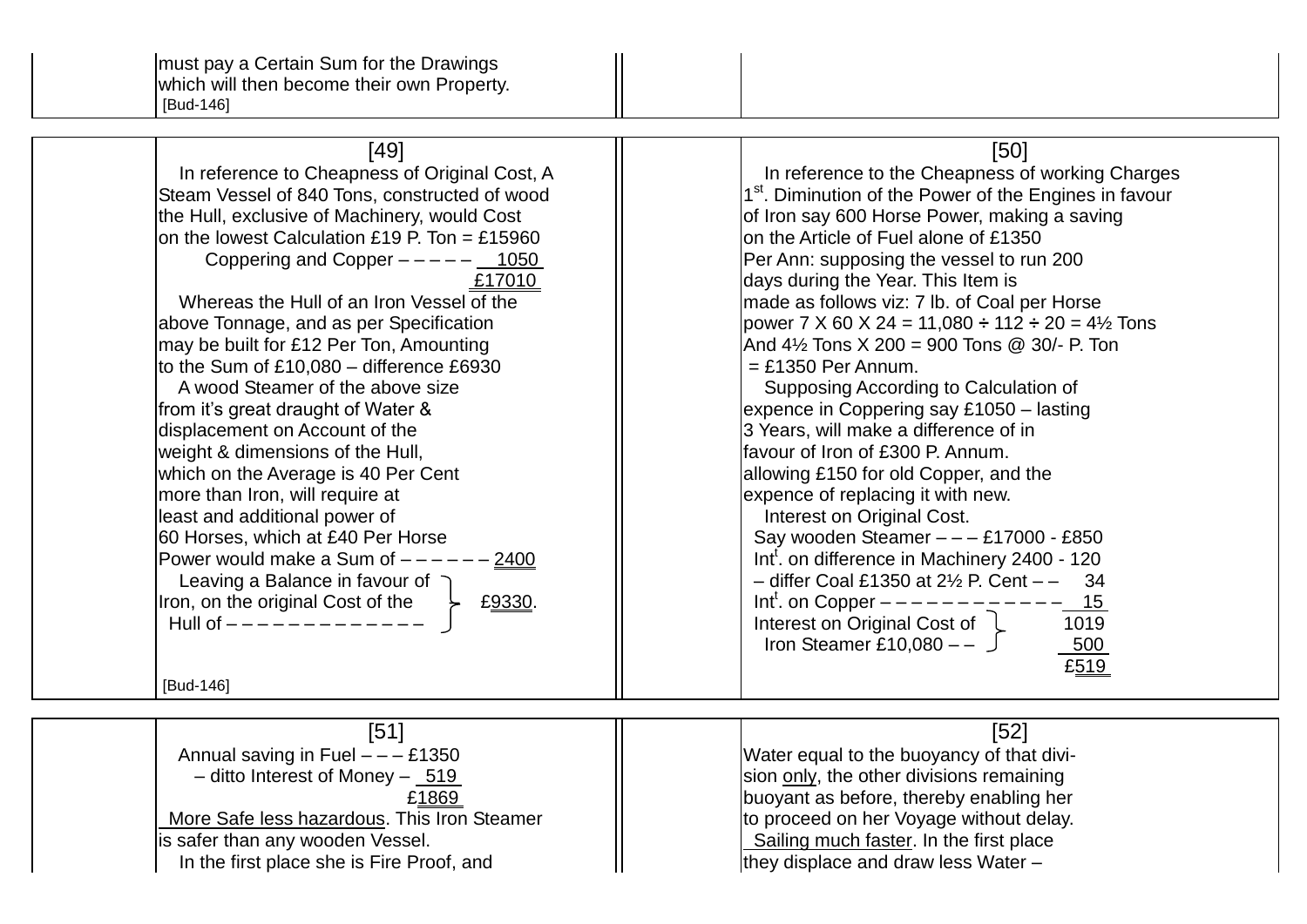when properly Constructed and arranged,  $\parallel$  can be constructed much finer in according to the foregoing Specification, is the entrance and the run, from the a Perfect Life Boat. Should a vessel so street of strength of the Materials requiring only constructed Strike upon a Rock or other substance the damage must be local – that  $\frac{1}{1}$  is limited to that part of the vessel which  $\frac{1}{1}$   $\frac{1}{1}$  and Elasticity of Iron compared with comes, in contact with the opposing body,  $\parallel$  wood must shew the superiority of the Consequently is easily repaired, whereas  $\|\cdot\|$  former over the latter as a building a wooden Vessel under similar Circum stances, would not only receive the local  $\parallel$   $\parallel$   $\parallel$   $\parallel$   $\parallel$   $\parallel$  that the slight and flexible wooden Ships damage, but would open her Seams from Stem to Stern.

with 5 Water -tight Divisions strike upon a Sharp pointed Rock, or  $\Box$ other substance capable of penetrating Can[y] a larger Cargo at less Draught her bottom, she would sink in the [Bud -146]

[ 53] of Water. The difference between the thickness  $\cdot$  It may be necessary, in addition of the Floors and planking of an Iron and wooden Vessel of the size referred to, will be how advantageous Iron Steamers  $|20|$  Inches, and throughout the vessel in the may be used as Vessels of War, And same proportion, giving her much more  $\|$   $\|$  we have only to refer to the various Capacity for stowage.  $\Box$   $\parallel$  actions in which they have been

Difference in Draught of Water between the Iron Steamer, and one of the same  $\parallel$  Nemesis, which will be seen by the Tonnage, of wood, would be at least 3 Feet.  $||$  Annexed Extract from the Public In reference to Durability. Not as yet having heard of any Iron Steamer being ority over the Wooden Steamers worn out, we cannot directly state how long they will last – but, from the examina  $\frac{1}{10}$  tion of Examples now afloat, and which  $\frac{1}{10}$   $\frac{1}{10}$  Grounded, while all the wooden have been for Sears in the Water, and scarcely Steamers have been sent to Calcutta any symptoms of any Decay being visible – And from the Experiments lately made, and at  $\|$  continues afloat, and as fit for  $|$  present in the course of Investigation, by the  $|$   $|$  service as the first day she entered

 $\frac{1}{10}$ <sup>th</sup>. of the Dimensions necessary for wooden vessels. Second, the flexibility materials, it having been well ascertained lare the fastest Sailers. and vice versa whereas Iron Vessels possess greater Suppose the Iron Vessel constructed Suppose the Iron Vessel constructed  $\parallel$  strength than a Stiff wooden Ship, and greater flexibility than a slight

## [ 54]

to the fore-going Remarks, to state  $|$ engaged – more particularly  $\sim$ to> the Prints, has shewn a decided superisent out to the Chinese Sea - having - The process in all the Engagements – often or Bombay for Repair, the Nemesis